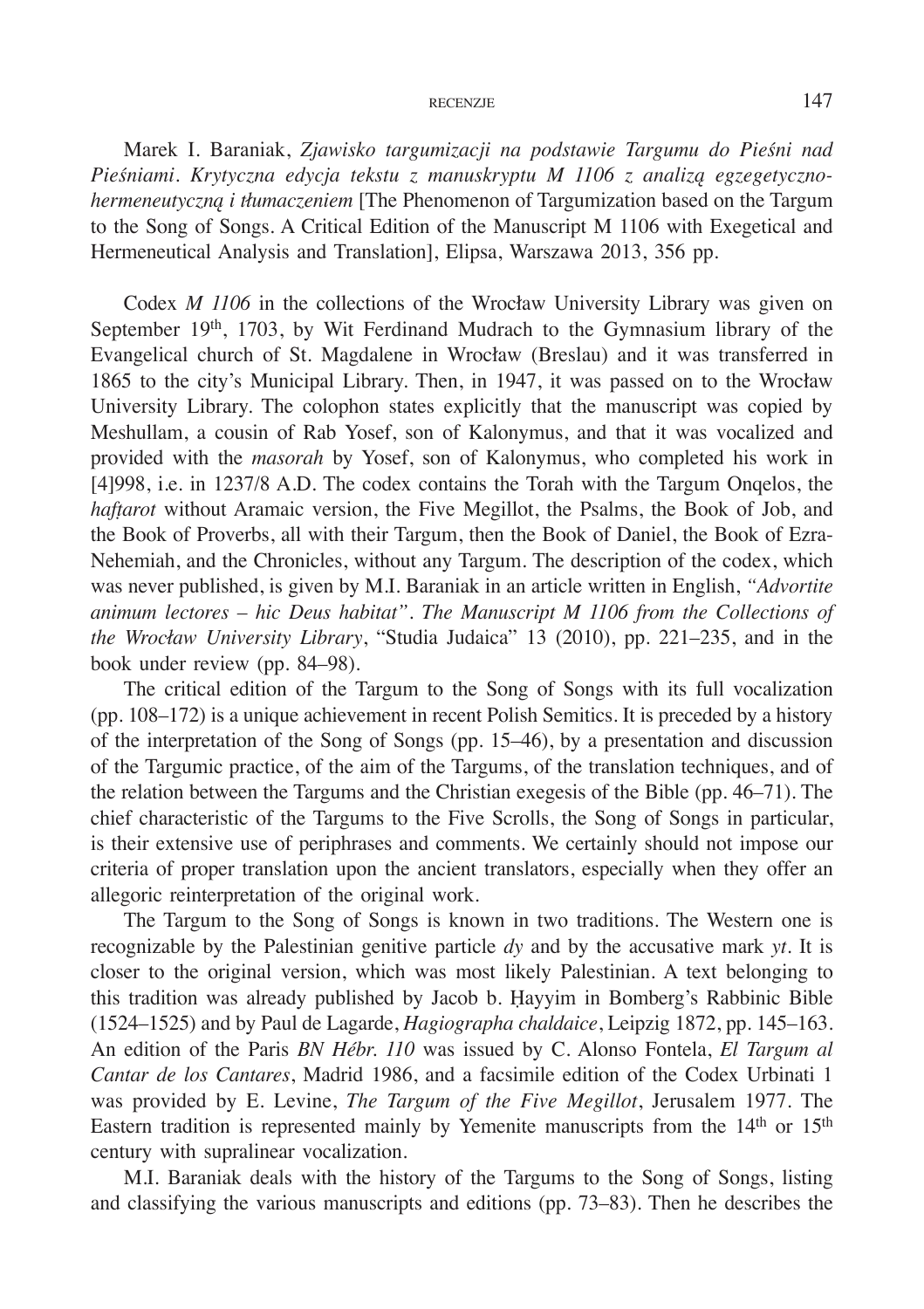codex (pp. 84–98) and presents the parallel versions of the Targum in the Paris manuscript of the Bibliothèque Nationale, *Hébr. 110*, in the Ms. *Or 1302* and Ms. *Or 2375* of the British Library, in the *Urbinates Ebr. 1* of the Vatican Library, and in de Lagarde's edition in *Hagiographa chaldaice* (pp. 98–106). A short explanation of the diacritical signs in the printed text (pp. 106–107) precedes the edition with a full *apparatus criticus*  referring to the manuscripts presented on pp. 99–104 and to the de Lagarde's edition (pp. 108–172). Baraniak's edition is followed by a detailed study aiming at classifying the Targum of the codex *M 1106* (pp. 173–186). It belongs undoubtedly to the Western tradition, generally different from the Yemenite one. The Author places it in the *stemma codicum* before *Urbinates Ebr. 1*.

The third part of the book offers a Polish translation of the Targum with a rich commentary presented in the footnotes (pp. 187–253). Finally, the phenomenon of the Targum to the Song of Songs is discussed at large and the allegoric interpretation of its various parts is explained (pp. 255–325). A detailed examination is not possible here and would be pointless. The Targum, as it stands in *M 1106*, appears as a literary composition rather than a simple writing down of an oral, synagogal tradition.

An important question is the date of the Targum. M.I. Baraniak notes that all the commentators situate the Targum to the Song of Songs between the  $5<sup>th</sup>$  and the  $8<sup>th</sup>$  century A.D. However, the opinion of authors is no scientific argument, what some young historians of Antiquity do not seem to grasp. One ought to examine the validity of the reasons why a determined opinion is formulated. M.I. Baraniak thus examines the external and internal arguments, philological, religious, literary, and historical (pp. 269–273). The *terminus ante quem* at the end of the 11<sup>th</sup> century is provided by a quotation in the *Aruch* of Nathan ben Jeḥi'el of Rome and by the use of the Targum by Tobias ben Eliezer of Castoria (Bulgaria) in the midrash *Leqaḥ ṭōb*, both from the early 12th century. A *terminus post quem* is suggested by the synagogal reading of the Targum, attested among the Karaites in the  $8<sup>th</sup>$  century, but its earlier use is quite possible.

The linguistic argument is not used by the Author, because he considers the language of the Targum as a late, mixed Aramaic dialect (pp. 263–265). However, a detailed and systematic analysis is required here, what was not done until now, although Philip S. Alexander rightly noticed that the text is basically written in Galilean or Palestinian Aramaic. Author's grammatical observations on pp. 184–185 do not characterize the dialect.

The probable reference to the Talmud in 1:2 may allude to the Palestinian Talmud, achieved toward the end of the 5th century. If the Babylonian Talmud was meant, a *terminus post quem ca*. 800 A.D. should be proposed. The loanwords may be useful for establishing the chronology, if they appear to be borrowed recently. The Author refers to them on pp. 265–267, but without examining their first appearance in Aramaic. Now, some borrowings go back to the first millennium B.C. Arabic loanwords are more significant, but they are concentrated in 5:14 (p. 267, cf. pp. 279–293), with a possible case in 1:12. It is a weak basis for the dating of the whole composition. Also religious and literary subjects like the mention of the Messiah, son of Ephraim, and of the Messiah, son of David (4:5), may come from earlier traditions. Only the reference to Jewish wanderings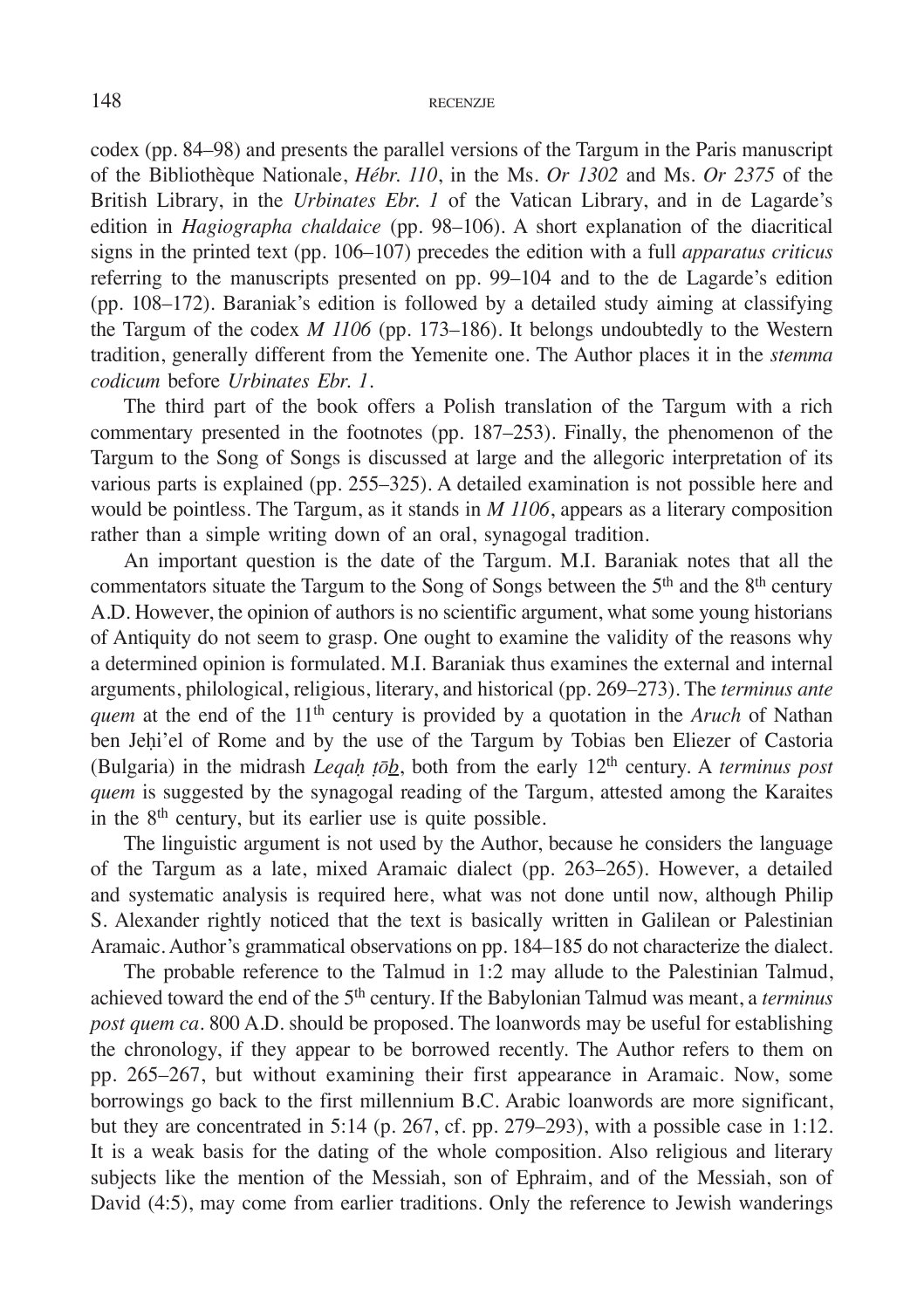between the sons of Esau and the sons of Ishmael in 1:7c can imply the division of the Levant between the Byzantine and Arab Empires in the  $7<sup>th</sup>/8<sup>th</sup>$  centuries B.C. The origins of the Targum may thus be looked for in Palestine, in the ambient of the Tiberias Academy, most likely in the early period of Islam, i.e. around the 8th century A.D., when Aramaic was still a spoken language in Palestine.

The summarizing conclusion of the book (pp. 327–331) is followed by a bibliography (pp. 332–346), an index of quoted authors (pp. 347–350), and a substantial English summary (pp. 351–356). Notwithstanding the somewhat scant linguistic approach to the text, M.I. Baraniak's book is, no doubt, a high standard scientific work, for which its Author and the editor Elipsa should be congratulated. The reviewer only regrets that the internal margins of the printed text are too narrow, especially in the pages of the text edition, and that there is no photograph of a folio of the codex itself.

#### *Edward Lipiński*

Eleftheria Pappa, *Early Iron Age Exchange in the West: Phoenicians in the Mediterranean and the Atlantic* (Ancient Near Eastern Studies. Supplement 43), Peeters, Leuven-Paris-Walpole MA., 2013, XX + 373 pp.

The book under review is an important contribution to the history of the relations between the Levant, Northwest Africa, and the Iberian Peninsula from the 9<sup>th</sup> to the end of the 7th century B.C., as attested in archaeological records. The work is based on a doctoral thesis submitted in 2010 at the University of Oxford. Its double aim was investigating the reasons behind the historical process of the so-called Phoenician 'expansion' in the Western Mediterranean and examining the social, cultural, and commercial exchange networks in the Phoenician settlements of North Africa and Iberia through the 9<sup>th</sup>–7<sup>th</sup> centuries B.C. The discussion is very detailed and takes into account recent archaeological discoveries, along with previously unpublished material. The available data leave no doubt that the Phoenician expansion goes back to the  $9<sup>th</sup>$  century B.C., as shown by recent research at Huelva, in south-western Spain, and in the nuragic 'village' of Sant'Imbenia, in Sardinia. This up-dating of the Phoenician expansion leads to a re-examination of the reasons behind the Phoenician expeditions to the West in search of precious metals, often viewed as a result of excessive Assyrian tribute demands.

The Author would date the beginning of the Phoenician activity in the Western Mediterranean to the last third of the 9<sup>th</sup> century B.C., within the period of decline of the Assyrian Empire, *ca*. 824–744 B.C. She regards commerce and search for a new homeland as the main incentives for this expansion and emigration from the narrow Lebanese coastal strip, possibly in several waves.

After presenting the state of research (pp. XIII–XX), the Author first offers an overview of the historical and archaeological context of this expansion (pp. 1–8), then examines the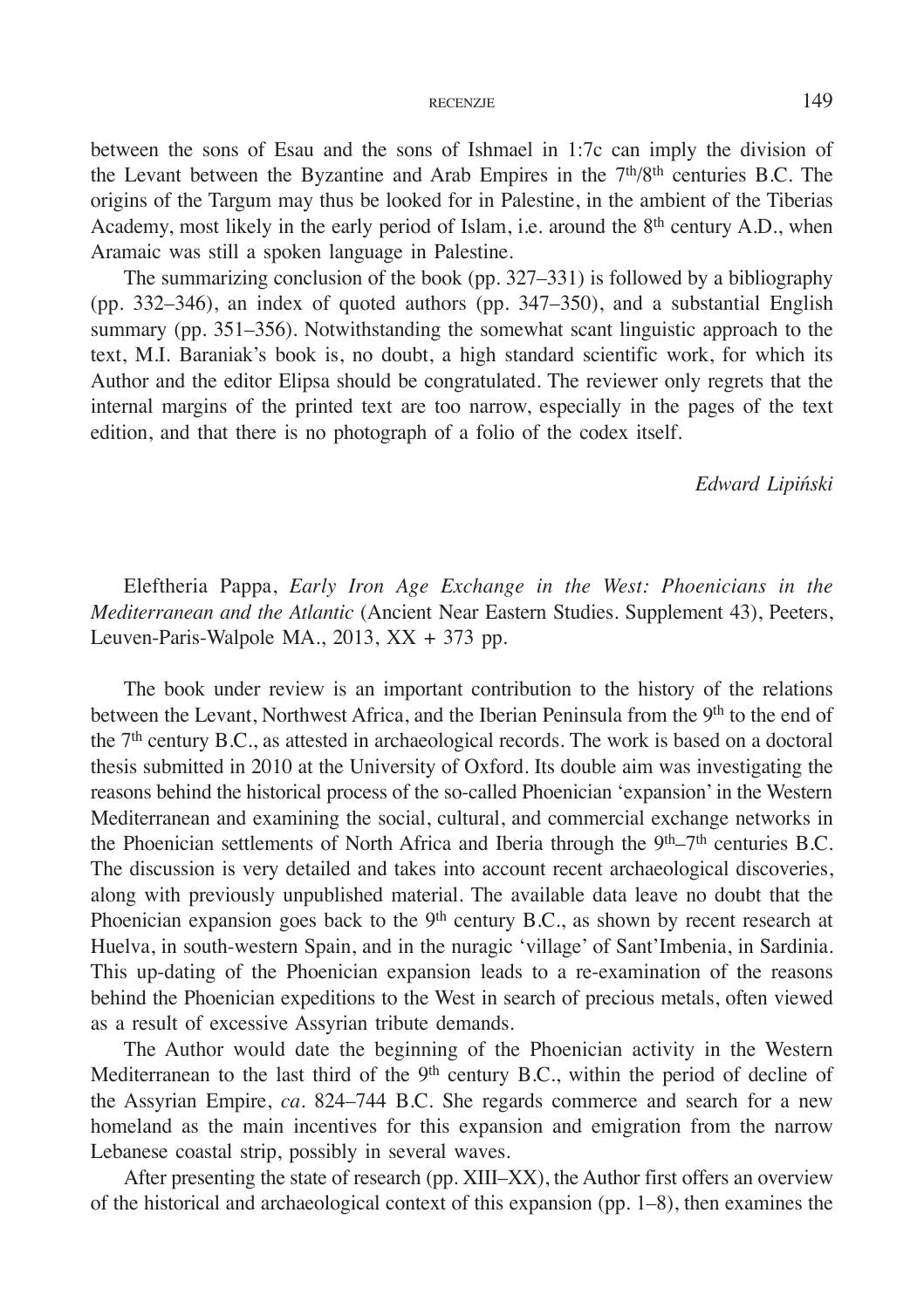theoretical approaches to the problem, paying attention to cultural contacts and to trade in colonial settlements (pp. 9–14). Pre-colonial trade and early exchange of gifts in the Western Mediterranean are described in Chapter 3 (pp. 15–47) with a special attention to Sardinia and southern Iberia. The investigation of social organization in Phoenician 'colonies' in Chapter 4 mainly rests on examination of settlement patterns, burial customs, and cult records (pp. 49–82). The following chapter deals in a similar way with Northwest Africa, i.e. Algeria and Morocco (pp. 83–96). Trade patterns in the concerned areas are then examined in Chapter 6 (pp. 97–138). The Phoenician society in central North Africa, i.e. in Tunisia and Tripolitania, is the subject of Chapter 7 (pp. 139–164), which is focused on Carthage, Utica, Hadrumetum, and Leptis Magna. Trade patterns are then examined in the same area (pp. 165–176). The Author's historical synthesis is presented in Chapter 9 (pp. 177–188), which explains the origins of the Phoenician expansion by the driving force of trade, the main agents of which were guilds of merchants and temples. The short conclusion (pp. 189–192), summarizing the results of the research, is followed by a very useful appendix, which offers a detailed description of archaeological findings at the more important sites of the concerned areas and periods, i.e. in Sardinia, Spain, Portugal, Morocco, Algeria, Tunisia, and Libya (pp. 193–229). Then come comparative tables and figures with the main ceramic forms, excavated tombs, and radiocarbon dates (pp. 231–238). They are followed by excellent maps, plans, and illustrations (pp. 239–316), to which the Author refers constantly in the apposite chapters. A rich bibliography, containing mainly recent publications, is offered on pp. 317–373. What is missing is an index, especially of place names.

The Author is unfortunately no epigraphist and her rare allusions to Phoenician written sources refer sometimes to incorrect or fancy translations, as on p. 25. This does not distort the general picture and the historical synthesis, which is based on archaeological data, but a correct use of epigraphic and cuneiform records could have enriched it and shaded some of its aspects. For instance, a Phoenician graffito on a pottery fragment from Huelva, found in 1998, bears the name Achab characterized by a *bēt* with a backward tick in place of the foot; such a *bēt* is known only from Byblian inscriptions of the early 9<sup>th</sup> century. This suggests dating the Phoenician presence at Huelva to the second third of the 9th century. This date is not contradicted either by ceramics or radiocarbon analyses and it nearly follows the probable date of the Huelva hoard, *ca.* 950 B.C. (p. 28). It is not very likely that the latter is an 'accumulation of objects deposited in the river over a long period of time', as opined by the Author (p. 28), since remains of beams probably pertaining to the ship's carcass were found in 1923 with the hoard. The latter was a freight destined to export, exchange with foreign goods or reprocessing, as suggested by Phoenician metal-working activities at Huelva.

Neglected but important information is provided by Asarhaddon's claim to reign on the Mediterranean as far as Tarshish. The text states that "all the kings from the middle of the sea, from the land of Iadnana (Cyprus) and the land of Iaman (Greeks), as far as the land of Tarsisi, bowed at my feet". This implies an active role of the Phoenician vassals and an impact of Assyrian tribute demands on the Phoenician quest for metals, at least in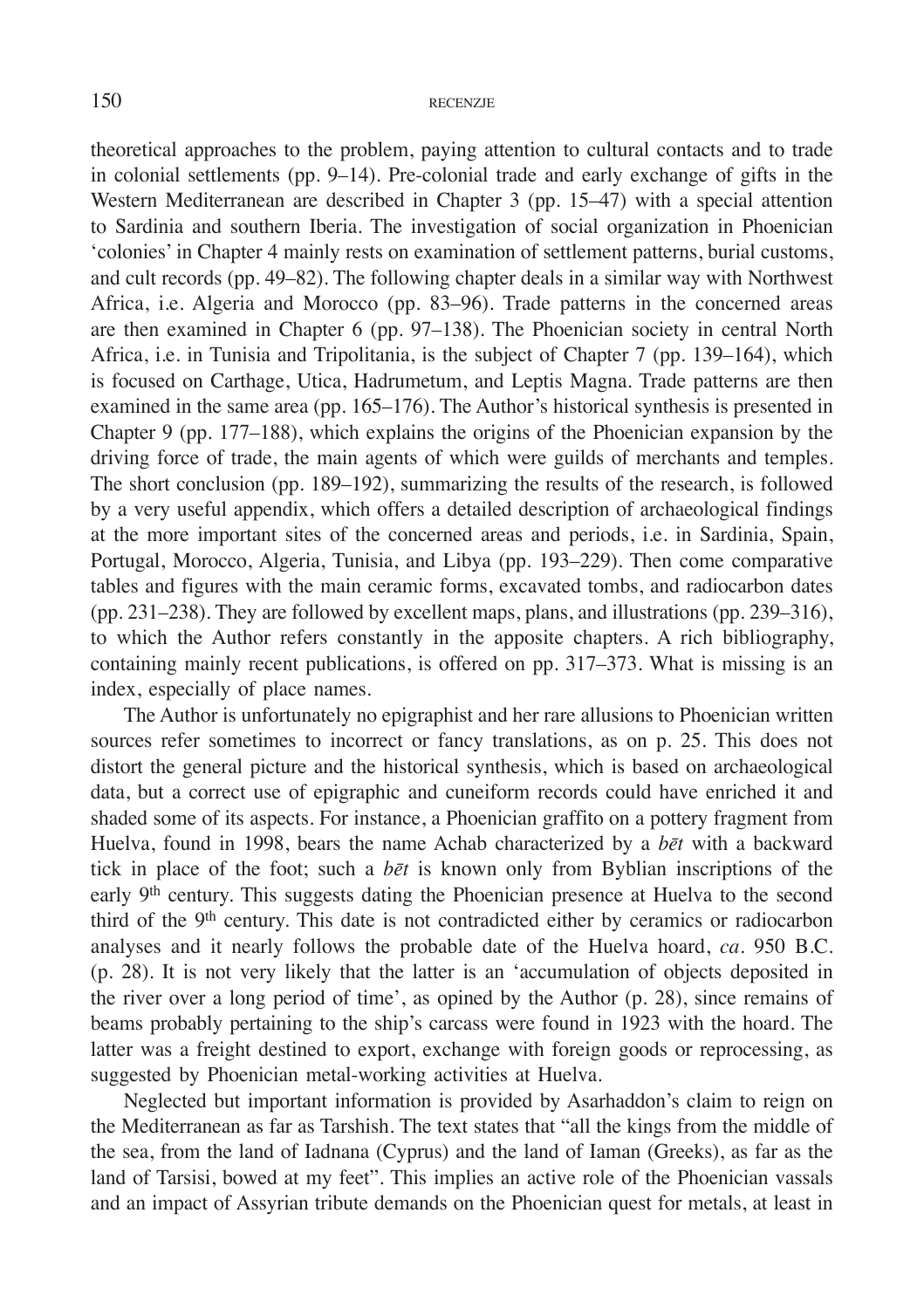## RECENZJE  $151$

the 7th century B.C. Epigraphic sources, neglected or misunderstood by the Author or her sources, suggest a much higher date for this impact, following a campaign of Ashurnasirpal II between 875 and 865, when the Assyrian king reached the Mediterranean and received tribute from such coastal cities as Tyre, Sidon, Byblos, and Arwad. A similar campaign was conducted in 858 by Shalmaneser III, but he did not reach Phoenicia proper, although he claimed to have received the tribute from all the kings of the seacoast. The first items listed by Ashurnasirpal II in the tribute received from the inhabitants of Phoenicia were 'gold, silver, tin, copper, copper containers'. The need of larger quantities of these metals was thus felt and search for them must have started without delay.

The Author rightly notices that cultural heterogeneity is a salient characteristics of the Phoenician expansion and that Carthage, as well as several foundations on the southern coast of Iberia, seem to have been intended from their earliest days as establishments of a permanent nature. Both observations acquire a concrete shape in light of epigraphic and cuneiform information. Baal Hamon and Tanit were no solar deities, as stated erroneously on pp. 152–153. Tanit appears in Carthage only towards the middle of the 5<sup>th</sup> century, thus after the period studied by the Author, but Baal Hamon was the Baal of Mount Amanus and his role as the main god of Carthage indicates that a large segment of its initial Levantine population emigrated not from Phoenicia proper, but from the area of Lower Orontes and north-western Syria, where Sea Peoples had established an important kingdom in the 11<sup>th</sup>–10<sup>th</sup> centuries, known as Patin in Assyrian sources. Repeated invasions by Ashurnasirpal II and Shalmaneser III, followed by a heavy tribute paid in 848, may have encouraged the native population of that region to look for another homeland.

No military activity is implied by the Nora inscription, as fancifully stated in quotations on p. 25, but the Corinthian helmets of the  $7<sup>th</sup>$  century B.C., one found in 1930 at Huelva, the other one discovered in 1938 in Río Guadalete, seem to be remains of a Greek attack in the  $7<sup>th</sup>/6<sup>th</sup>$  century, as possibly recorded by Justin 44:5 (cf. p. 133). The enclosure walls of the Phoenician settlements at La Fonteta, Toscanos, Tavira, Tejada la Vieja were undoubtedly protective systems, but they do not imply *per se* hostilities between native Iberians and Phoenician immigrants. The Phoenician name of Cádiz, *Gadir*, means 'enclosure wall' and the same name was given later to the site of the present-day Agadir in Morocco, where the initial *a*- is the normal prefix of the Libyco-Berber *casus patiens* of substantives.

The Nora stele, dated *ca*. 800 B.C., shows the important role of Cyprus in the Phoenician expansion, since it is dedicated to the Cypriote god Pumay, but it also reveals that a Cypriot monarch, possibly a king of Amathus, was indirectly involved in the process. In fact, the stele is dedicated by a *nāgir*, a title born at Ugarit by a royal official dealing also with maritime trade (OLA 127, pp. 240–241). In Cyprus, there was at least a souvenir of direct or indirect contacts with Sardinia towards the end of the Late Bronze Age and in the beginning of the Iron Age. This is shown in particular by the Cypriot type of the 'ox-hide' copper ingots found in Sardinia. In an important article, not quoted by the Author, H.-G. Buchholz listed about 65 ingots or fragments of the kind found in Sardinia by 1985 (OLA 23, pp. 210–212). Further researches at the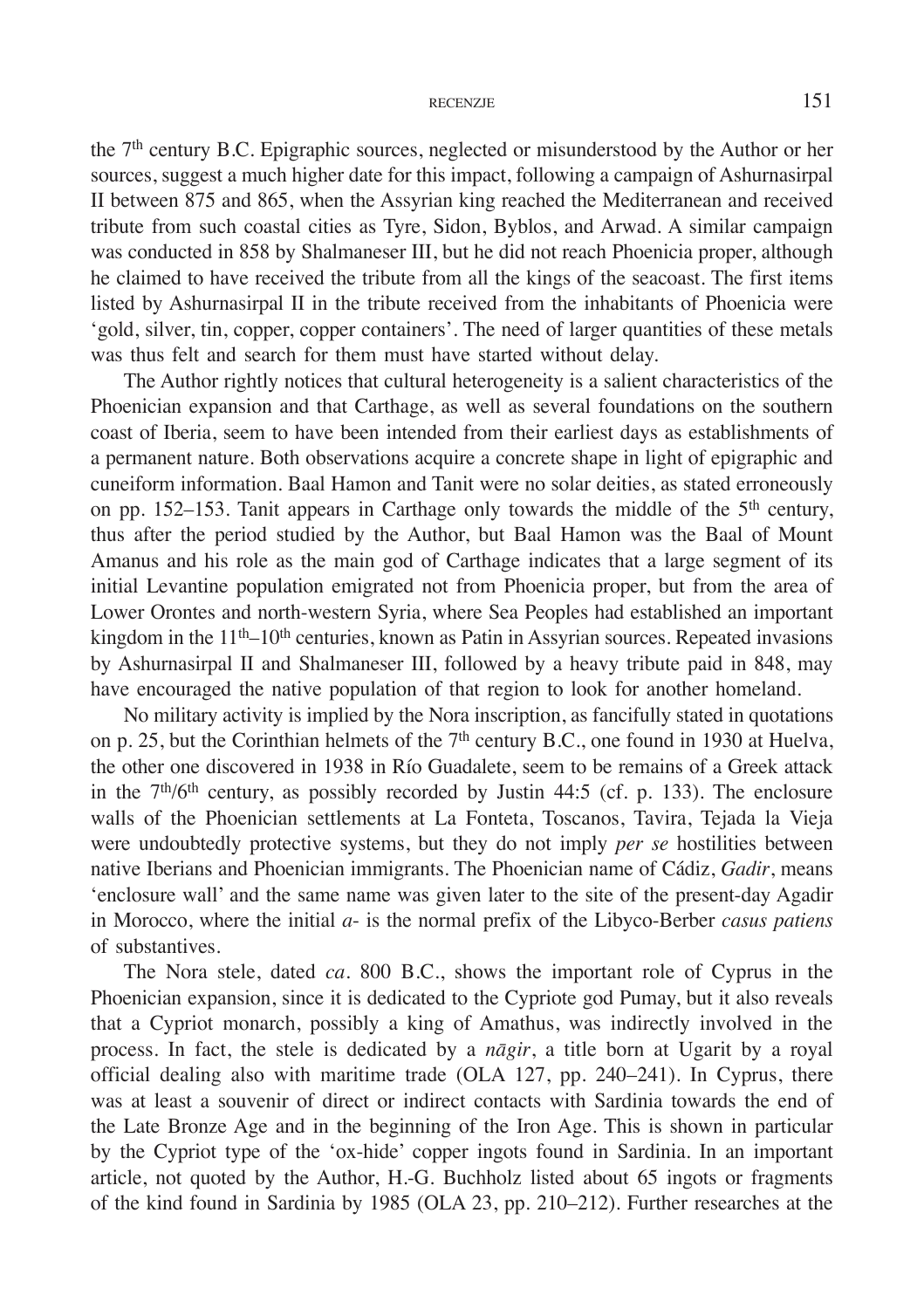important site of Sant'Imbenia, renewed in 2008–2010 (cf. *L'Africa Romana* 19, Roma 2012, pp. 1753–1844, and M. Rendell, in *Phéniciens d'Orient et d'Occident*, Paris 2014, pp. 533–548), will probably provide more information, since it appeared that the nuragic settlement was likely to have a considerably greater extent than previously thought and to be closer to the ancient coastline. These results of the geophysical survey conducted in 2010 thus have implications also for understanding the interconnections between the nuragic 'village' and wider Mediterranean culture, as well as treading networks.

Going back to epigraphy, one cannot induce from a graffito with the theophorous element Ashtart of a personal name, scratched on a pottery fragment from Mogador, that Ashtart had a cult place there (p. 90). Neither can Mogador be identified with the island of Cerne in Hanno's *Periplus*, confused by the Author with Pseudo-Scylax (pp. 90, 109, 121). She obviously did not read the text stating that Hanno reached Cerne proceeding eastward from the coastline (OLA 127, pp. 438–441). Instead, Mogador lies to the west of the coast and was no island at that time, but the tip of a long and narrow peninsula (pp. 86, 95). The Author also confuses the Garamantes with the Giligamae of Herodotus IV, 169–170 (p. 142) and seems to be unaware of the incompatibility of her dating of the earliest Phoenician expansion with the alleged commercial partnership of Hiram I and Solomon (pp. 2, 14, 36, 46). Contrary to the Author's statement on p. 2, there is no allusion to such relations between Tyre and Israel in the Assyrian annals. A computer's joke is probably responsible for placing 'Rashgoun in Iberia' (p. 120) instead of Algeria.

Such mistakes and the lack of some correct cuneiform and epigraphic information bear no serious consequences for the value of this excellent piece of work, for which Mrs. Pappa should be warmly congratulated. As for the publisher, we must him thank for the high quality of the presentation and print, especially of the numerous tables, maps, and illustrations.

# *Edward Lipiński*

Marek Piela, *Hebrajski zaimek osobowy i jego polskie odpowiedniki – analiza kontrastywna* [The Hebrew Personal Pronoun and Its Polish Equivalents – A Contrastive Analysis], Wydawnictwo Antykwa, Kraków 2014, 512 pp.

"The Hebrew Personal Pronoun and Its Polish Equivalents – A Contrastive Analysis", such is the subject of a very detailed grammatical study by M. Piela from the Philological Faculty of Jagellonian University in Cracow. The research is based on a corpus of some two hundred books written in Israeli or Modern Hebrew, read and analyzed by the Author, as well as on extracts from an even larger amount of publications scannered in the 'Google. Books'.

If Hayyim Nahman Bialik (1873*–*1934) is only represented in the corpus by an anthology of his 'Stories' (*Sippūrīm*), issued in Tel Aviv in 1953, nine publications of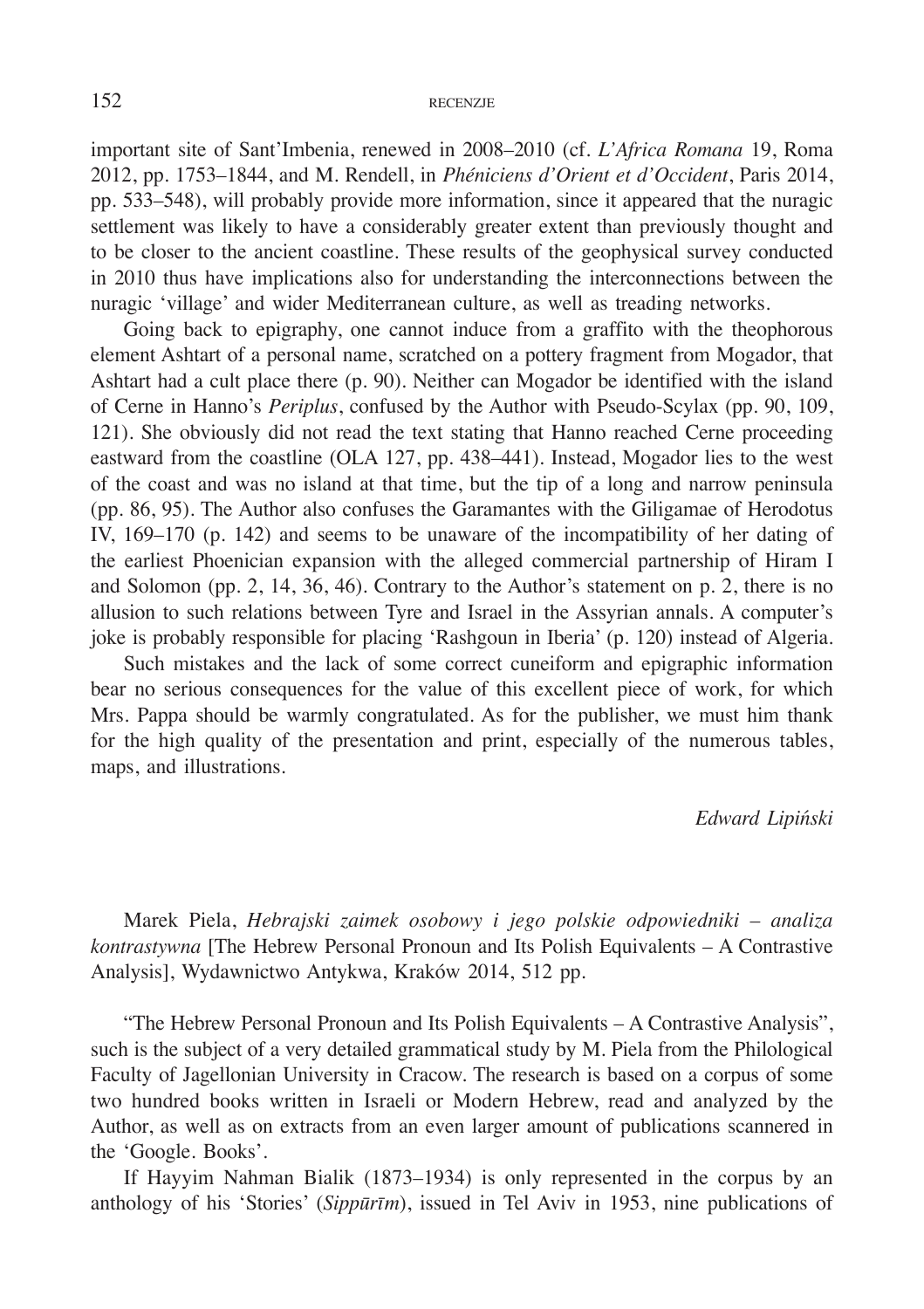the novelist Hanoch Bartov are listed, among them the *Piṣ'ei Bagrat*, published in 1965 and translated into English in 1968 (*The Brigade*). Its subject is the Jewish Brigade during World War II and the conflict between Jewish ethics and the wish to revenge the Holocaust. Fourteen books of Moshe Shamir entered the corpus (three of them through the 'Google. Books'), among them the novel *Hū' hālak ba-śādōt*, first issued in 1947. Its hero, Uri, a young Israeli, became a central figure in Shamir's works and crystallizes the ideals and goals of the country. These examples give some idea of the Author's qualitative selection of his sources, listed alphabetically on pp. 501–512 and each time referred to, when a sentence is quoted.

All the quotations are printed in Hebrew characters and translated into a correct Polish language, occasionally twice in order to show different translation possibilities. Sometimes, an existing Polish translation is referred to as well to illustrate the various ways in which a Hebrew phrase or sentence can be rendered in the Polish language. When possible, the Author keeps to the Hebrew sequence of the words in the clause, even if a Polish reader would spontaneously chose another sequence of the terms, for instance on p. 27, §1.3d.

The Author pays a due attention to various syntactical Hebrew constructions, inherited from older phases of the language or resulting from the influence of a foreign idiom, which was the first language of various segments of the Israeli population: Yiddish, a Slavic language, a modern Arabic dialect. He also distinguishes Hebrew constructions, which are rightly labelled 'incorrect', from commonly accepted idiomatic speech or from a high-style language, occurring in books. The study not only improves the grammatical understanding of some Hebrew syntactical features, but also brings a few Polish syntactical characteristics to light, especially the function of the relative clause introduced by *co*, 'what'.

The work is divided into four chapters, subdivided in many sections and paragraphs, duly listed in the table of contents on pp. 3–7. Chapter I provides an introduction explaining the nature and aim of the work, the method followed, and the use of sources (pp. 9–22). Chapter II deals with the Polish personal pronoun and its Hebrew equivalents, which include independent personal pronouns and the pronominal suffixes, either added to a verb or introduced by a preposition. Their different functions are discussed and analyzed with several examples and their translations (pp. 23–110). Chapter III compares the Polish possessive pronoun with its Hebrew equivalents which are either synthetical or analytical, while literary variants continue to use ancient Hebrew constructions with the sole pronominal suffix (pp. 111–270). All the possible variations and functions are examined with examples and translations. In Hebrew constructions, also the article *ha*plays a role. When a pronominal suffix is used, the noun is employed without the article, but when the possession is expressed in an analytical way, the noun must have an article, because it is determined. Of course, no article is added to proper names. For instance, we find on p. 113 *qwlk*, 'your voice', and *h-qwl šly*, 'my voice'. The Author seems to neglect this grammatical feature characterizing the use of the article, probably because the article does not exist in the Polish language and because its presence or absence in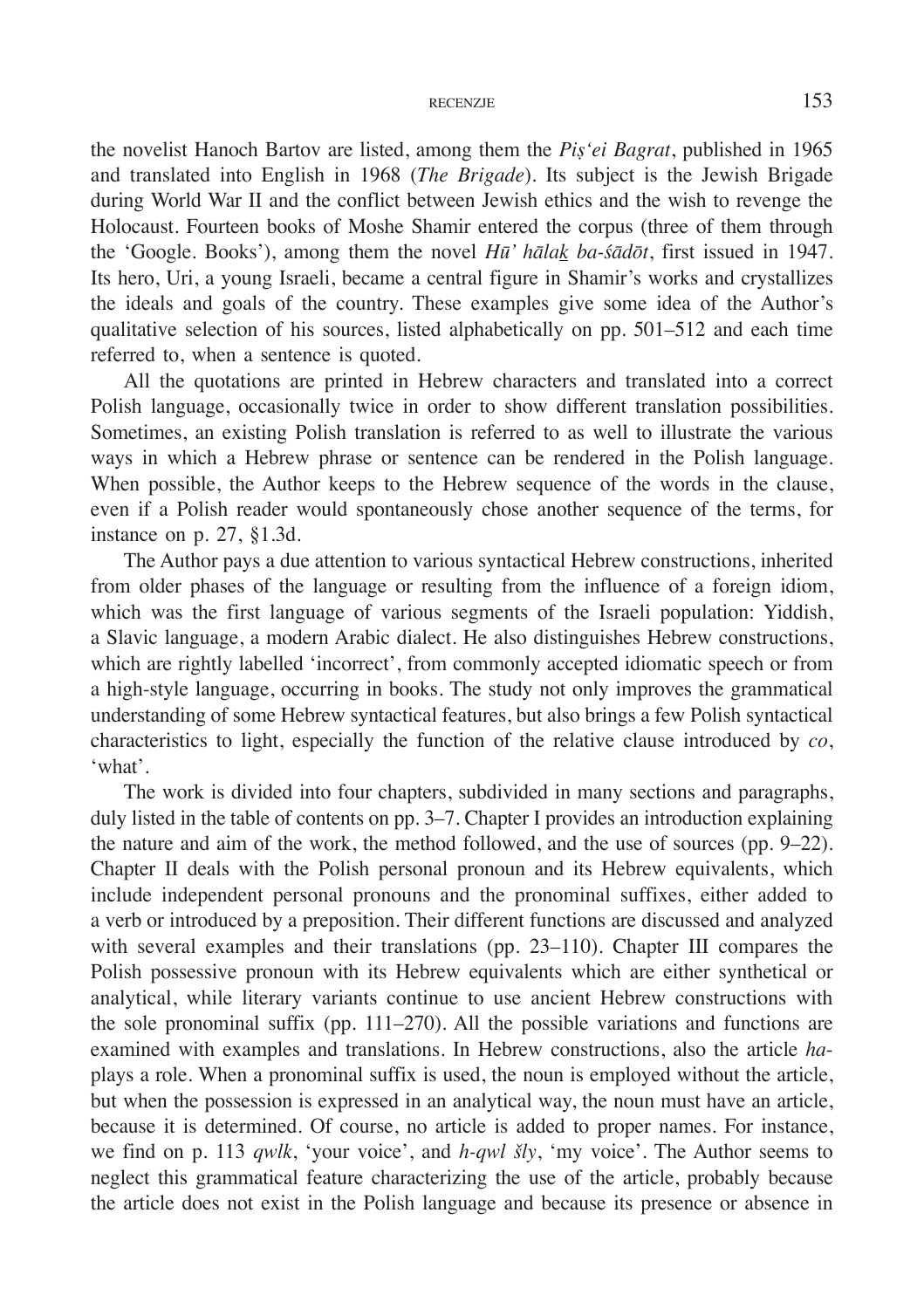Hebrew has no influence on the translation. Yet, from the point of view of a correct Hebrew speech, this is an important difference.

Chapter IV deals with the Polish relative pronoun and its Hebrew equivalents (pp. 271–489). This long chapter takes various constructions into account, either in Hebrew or in Polish, but more attention should have been given to the origins of the Hebrew relative pronoun, like done for the origin of the Polish relative pronouns. They were originally interrogatives, 'who?', 'what?', and this explains their peculiar use, excluding negation and coordination, as amply shown by the Author. The situation in Hebrew is quite different: the relative pronoun was either an indefinite (*mh, my*) or a demonstrative  $(zh < d, \delta < t)$ , as noticed by the Author on pp. 290–291 and 302, or a substantive (' $\delta r$ ). The relative clause was thus initially asyndetic. This kind of relative clauses, still used in Modern Hebrew literature and press, is discussed by the Author on pp. 290–302. The construction with *zh* is exactly the same as in *zh Syny* (Judg. 5:3; Ps. 69:9), 'He of the Sinai', but a clause is then used instead of a single noun.

In Biblical or 'Classical' Hebrew, the usual relative pronoun is '*šr*, which is a noun meaning 'place'. It was used initially in apposition to a place name and its construct state was followed by a relative asyndetic clause (cf. E. Lipiński, *Semitic Languages*, §36.56). However, in grammars of Biblical, Rabbinic, and Modern Hebrew, these relative clauses are no longer considered to be asyndetic.

Each chapter ends with a conclusion summarizing the results of the analyses and a general conclusion closes the work (pp. 491–493). It is still followed by a bibliography (pp. 495–499) and by the list of sources used (pp. 501–512). Piela's book is undoubtedly an important contribution to the grammatical study of Modern Hebrew; besides, it sheds new light on some Polish relative clauses. It can be useful also to people translating older Hebrew texts, giving examples of a faithful and correct translation.

To the knowledge of the reviewer, this is the first work of the kind among Polish publications, although a comparable research was undertaken by Elżbieta Górska for Modern Literary Arabic and Polish syntax. There is no English summary, although it could have presented the aim, the method, and the results of Piela's research. As said already, the study can be useful also to people translating older Hebrew texts, especially the Bible and the Mishnah. The Author deserves congratulations for this excellent piece of work.

*Edward Lipiński*

Rafał Rosół, *Frühe semitische Lehnwörter im Griechischen*, Peter Lang, Frankfurt a/M 2013, 310 pp.

"Early Semitic Loanwords in Greek" is the topic of a minute work re-examining many older studies, several dating from the 19<sup>th</sup> century. A short survey of earlier research and the presentation of the criteria used in the work (pp. 9–19) are followed by a study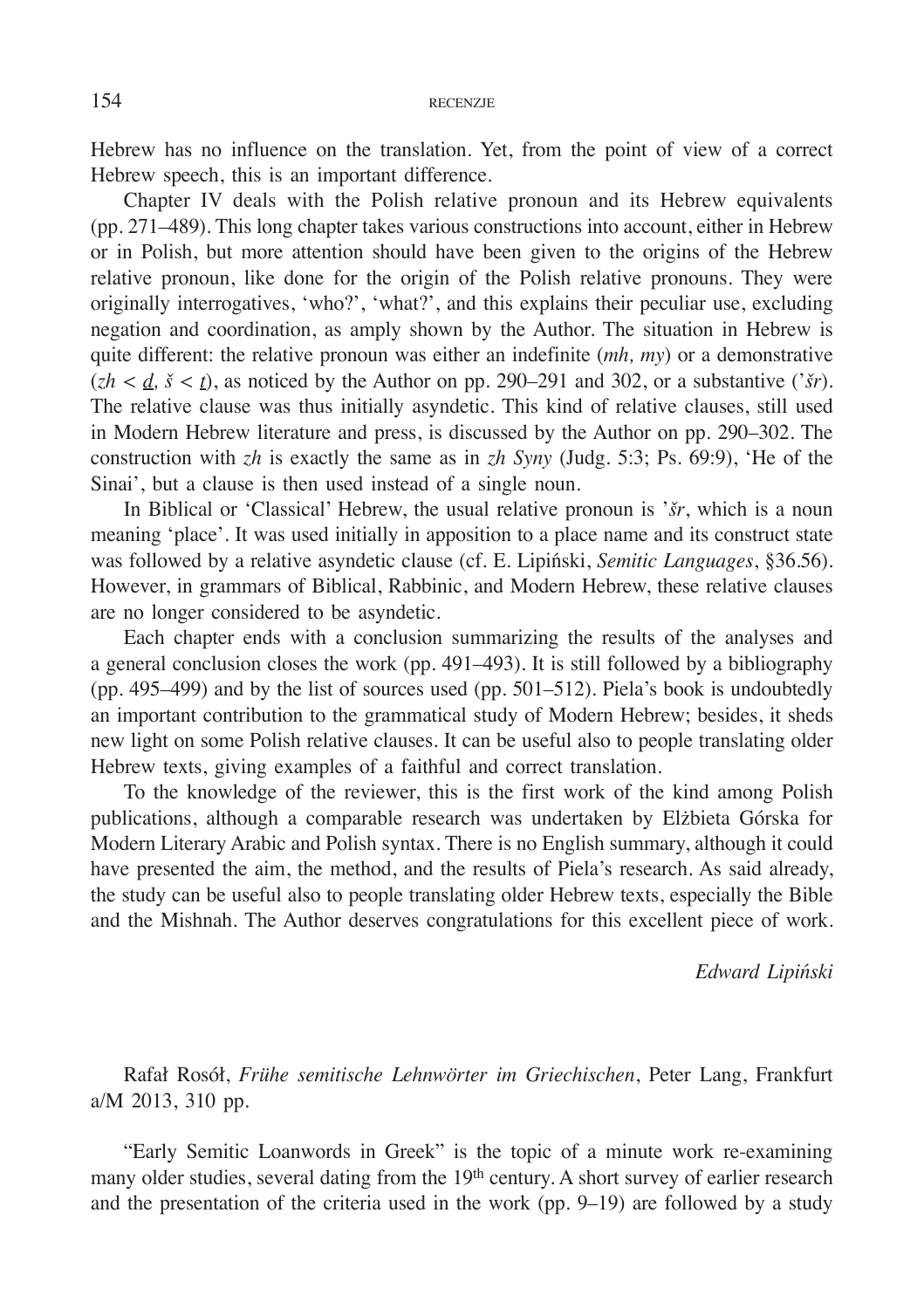of 65 Greek words regarded as certainly or possibly borrowed from a Semitic language (pp. 21–111). They are presented in the Greek alphabetic order. The names of the letters in the Greek alphabet, certainly going back to the Phoenician consonantal alphabet, are presented separately (pp. 113–132), as well as two Egyptian and five Iranian loanwords, probably transmitted by a Semitic language (pp. 133–135 and 137–142). Seven words of unknown oriental provenance, unlikely Semitic, are dealt with in a different chapter, (pp. 143–152), as well as two supposed Semitic-Indogermanic isoglosses (pp. 153–154). A larger chapter lists and briefly presents some 300 Greek words, the Semitic origin of which is generally discarded (pp. 155–215).

Several Semitic loanwords listed by the Author have been recognized as such long ago. Some have been added more recently, but their relation to Semitic is often questionable. Such is the case of έρμηνεύς (pp. 38–40), the discussion of which seems to show an inadequate knowledge of the Semitic languages. The verb *ragāmu* in Akkadian and *rgm* in Ugaritic means "to call", "to speak". Its derivative *targūm* with a *t*- prefix means "interpretation" or "translation", and the additional *-ān* suffix qualifies the "interpreter" or "translator", thus *targumānu*. This word was borrowed by Hittite in the second millennium B.C., but no reasonable connection appears so far with ἑρμηνεύς, which seems to be a contracted accusative form ἑρμῆν with the Greek suffix -εύς. It must be related to the noun ἕρμα, "heap of stones", and to its divine spirit 'Ερμῆς, the messenger of the major gods. In the classical period, when ἑρμηνεύς is first attested, Hermes was the god of the merchants and others who used roads. To engage in long-distance trade, they had to know some foreign languages and their holy patron, being a messenger, was likely to provide the basis of the title ἑρμηνεύς, "interpreter", "translator". The addition of the  $-\epsilon \nu \zeta$  suffix goes a step further than a simple antonomasia. 'Ερμηνεύς is certainly no Semitic loanword.

A different situation occurs in the case of λαμπάς, said to be a possible Semitic loanword (pp. 57–59), because it would appear as *lappid* in Hebrew. The word is not attested in any other Semitic language, except in Jewish Aramaic, and it should be regarded as a Greek loanword in Hebrew, as noticed already by W. Gesenius in 1815. The same negative judgment must be expressed concerning λέσχη (pp. 60–62), borrowed in Hebrew as *liškā* and unknown in other Semitic languages. It is obviously related to λέχoς, "bedding", where σ was lost. The basic meaning of λέσχη is shown by its use in *Odyssey* XVIII, 329 and in an inscription from Rhodos, dating from the 5<sup>th</sup> century B.C. (*IG* XII/1, 709). The Author's questionable method appears also in the case of παλλακίς, "girl friend" (pp. 76–79), borrowed in Hebrew as *plgš*; it lacks a Semitic etymology and is unknown in other Semitic languages. The word should obviously be connected with Latin *paelex*. It entered Hebrew through the Greek dialect of the Philistines, like other Greek loanwords in early Hebrew texts.

The cases mentioned here above witness a preposterous approach to lexicographic problems. If a word or its root occur only in one Semitic language, spoken in a country which is much closer to Greek-speaking areas than other regions with speakers of a Semitic language, it is a priory likely that the word in question was borrowed from Greek, not the opposite.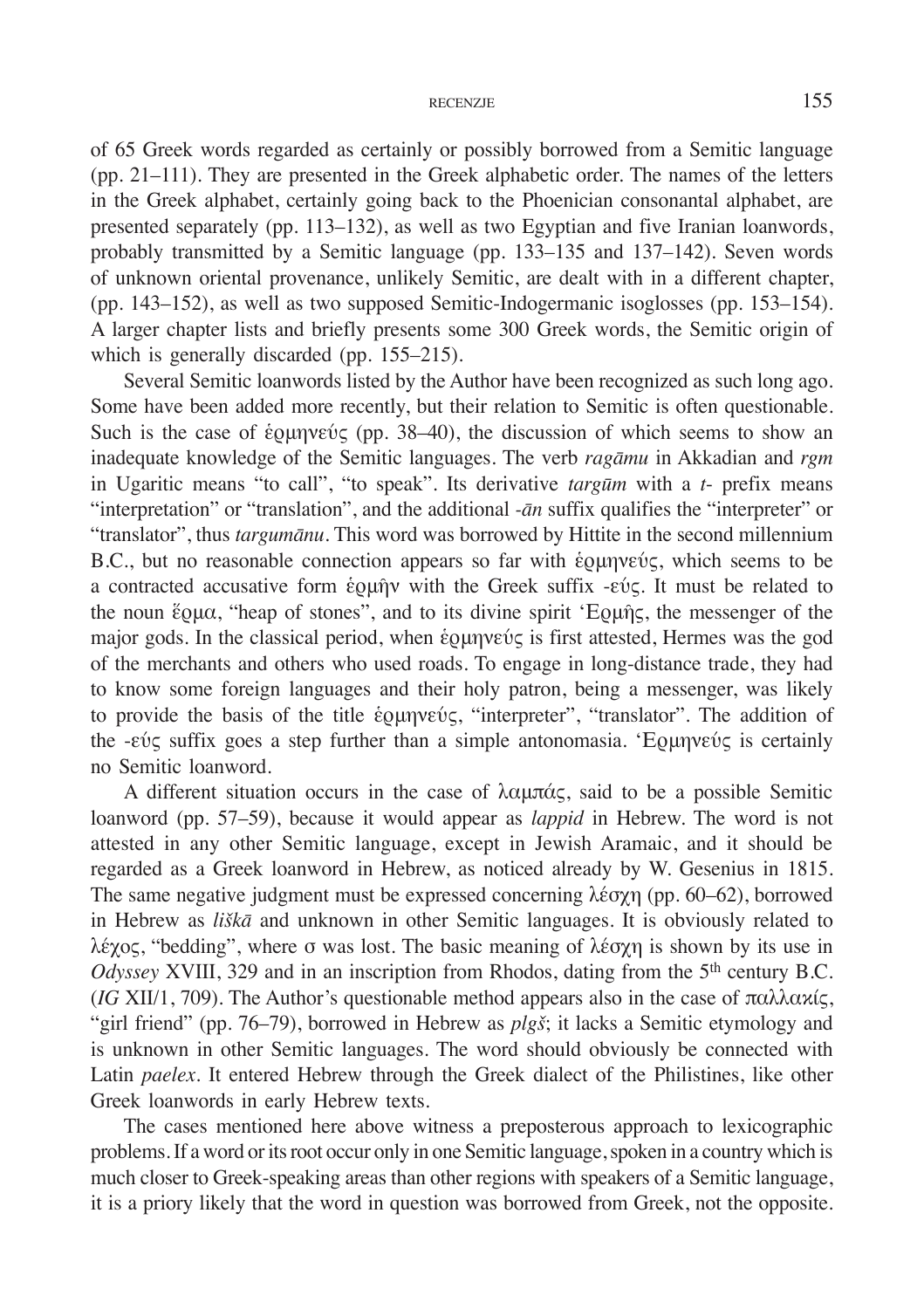More problematic cases could be listed, what shows that a critical approach to the book under review is necessary. The work provides opinions expressed by various scholars, but the arguments – when recorded – and their conclusions should be judged in each case on their own merits with particular attention to the equation of the Greek and Semitic consonants. They are sometimes attested only in the word allegedly borrowed, as  $\zeta = \sigma \tau$ (p. 97) or  $s = \tau$  (p. 100).

The Author seems to be unaware of A.M. Gazov-Ginzberg's distinction of four types of word formations by onomatopoeia or imitation of natural sounds and of Georges Bohas' theory on the "matrix" and the "etymon", explaining the similarity of some basic roots in different language families. Greek τύμπανον derives from a root of this kind (contrary to pp. 101–102). The lack of such basic considerations gives the book a somewhat old-fashioned aspect. The pre-Hellenic and pre-Semitic languages of the area around the Mediterranean sea are hardly taken into consideration, although they probably explain Greek  $\lambda$ îς, "lion" (contrary to pp. 66–67). In prehistoric times, the modern lion was distributed over the greater part of Europe, and within the historic period it inhabited Africa, western Asia and, very probably, Greece. The same can be said about ταῦρος, a subspecies of aurochs or urus which were widely distributed in Europe, western Asia and northern Africa in prehistoric times.

Considering the case of  $\chi$ έρας, which is regarded by the Author as a Semitic-Indogermanic isogloss, one should notice that the horned crown of Amon is called *kr.tỉ* in Egyptian, what is a feminine dualis of *kr*. This noun may belong to the same root, although it is no usual Egyptian word for "horn" (cf. Gardiner F 16). One should also record Omotic *qaro*, "horn". Instead, the alleged Mycenaean *ke-ra* seems to be Greek γέρας, "badge of honour". The context is as important as the spelling.

A number of languages distinguish a grammatical gender comprising the names of the parts of the body. In Semitic languages, this gender may be indicated by the postpositive determinant -*n*, like in *qr-n*, and it appears also in Latin *cornu*. It is probable therefore that the word *kr/qr* should be listed as an example of a widely used pre-Afrasian lexeme, not only as a Semitic-Indogermanic isogloss. The determinant -*n* also has a very wide application, since it occurs in Afrasian and Indo-European languages. The examination of its use should be extended, but this question goes beyond the scope of the book of R. Rosół, who offers the reader a wide range of possible further research.

Greek χρυσός is probably borrowed from a Semitic language (pp. 109–111), but it is doubtful whether this is an originally Semitic lexeme. The Author is apparently unaware of Hurrian *ḫiyaruḫḫe*, attested in Mittanni texts of the mid-second millennium B.C. As noticed by H. Limet (*RHA* 36 [1978], pp. 141–147), final  $-(uh)he$  is a Hurrian suffix giving to the word the meaning "golden". The root is *ḫiyari*- and it looks as if it was somehow related to *ḫurāṣu* and to Sanskrit *hiraṇyam*, but it is difficult to explain the differences and the additional morphemes. In any case, "gold" is not called *ḫurāṣu* or *ḫārūṣ* in South-Semitic languages. It is called *ḏahab* in Arabic and South-Arabian, and this name occurs also in Hebrew (*zhb*) and in Aramaic (*dhb*), while *wärq* and *zəqeḥ* are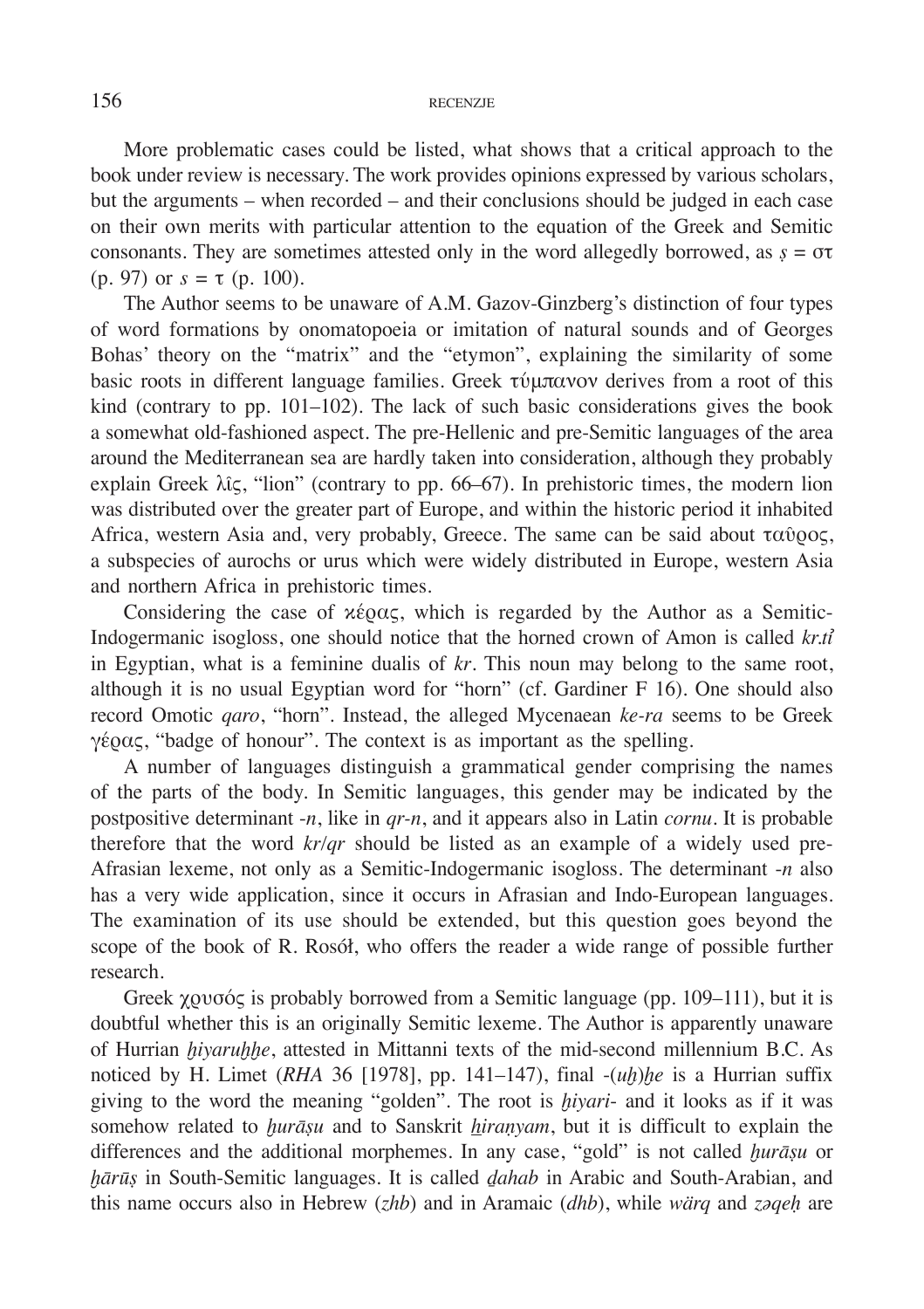used in Ethio-Semitic. The reviewer would list χρυσός among the words of unknown oriental provenance transmitted by a Northwest Semitic language.

The conclusion of the work classifies the loanwords (pp. 217–222), presents the phonetic changes observed in them (pp. 222–231), as well as the morphological adaptations (pp. 231–235). A list of abbreviations (pp. 237–241), a bibliography (pp. 243–274), and indices of Greek and Semitic words (pp. 275–310) close the book, which is redacted in a clear and orderly way. It reveals an intensive research work but, as expected in this kind of topic, its results can often be questioned. However, the book may be very useful to help finding all the hypotheses collected in a single volume with bibliographical references and key arguments.

*Edward Lipiński*

Stefan Zawadzki, *Neo-Babylonian Documents from Sippar pertaining to the Cult*, Instytut Historii UAM, Poznań 2013, 334 pp.

The book under review contains the *editio princeps* of 244 cuneiform tablets from the Neo-Babylonian period kept in the British Museum. The texts are published with copies, transliteration, and English translation. The material included in the book is divided into two parts. The first one comprises 131 texts related to *šalām bīti* ceremonies at Sippar. The second part presents 113 documents concerning religious practices in the broadest sense of the word. They concern barley, dates, oil, sesame, and silver for offerings and as prebendary income. The bibliographical abbreviations and the bibliography (pp. 11–18) are followed by a chapter explaining the *šalām bīti* ceremonies (pp. 21–43).

There is no extant detailed description of the ritual, but a large number of economic and administrative documents refer to the *šalām bīti*, and some ritual texts are also known. The tablets dealing with these ceremonies come from Babylon, Borsippa, Dēr, Dilbat, Sippar, Uruk, and Agade, showing that they were taking place over the whole country during the middle centuries of the first millennium B.C. The name of the festival, *šalām bīti*, is usually translated "greeting of the temple", but *šalām* should rather be understood in the sense of "well-being" or "well-functioning". However, even such a name does not provide an adequate understanding of the meaning and purpose of the ceremonies. They were celebrated in Sippar at least three times in the month of Aiaru and the list established by A. Bongenaar (*The Neo-Babylonian Ebabbar Temple in Sippar*, Leiden 1997) for the Sippar temple comprises fourteen ceremonies annually; the new texts increase their number to sixteen or eighteen yearly. Only a few texts concern offerings of animals, bulls or sheep sacrificed during the festival. Most texts refer to cereals, mainly barley flour used for baking bread or cakes and for producing beer.

The edition, transliteration, and translation of the texts with comments are followed by an index listing the references of the British Museum with their corresponding numbers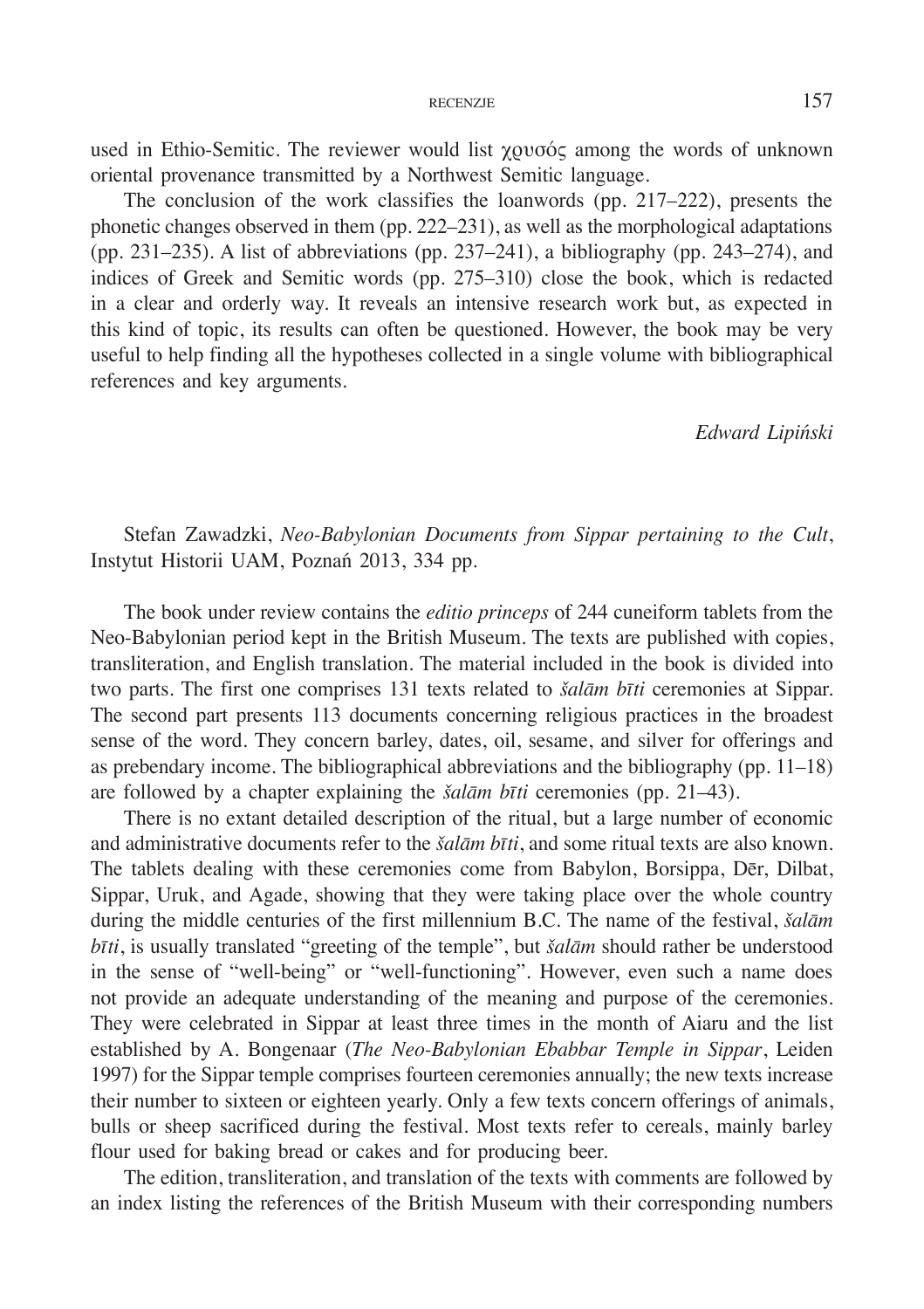in the edition (pp. 316–319). Indices of personal names (pp. 320–326), of titles and professions (pp. 327–328), place names, watercourses (pp. 328–329), and temples (p. 334) follow suit, as well as a glossary of the words occurring in the texts edited in the volume (pp. 330–334).

The exemplary edition of these cuneiform texts by St. Zawadzki provides a lot of new material for the study of religious practices, of personal names, and of lexicography, especially for Assyriologists dealing with the Neo-Babylonian period, from the 7<sup>th</sup> to the early 5th centuries B.C. Let us hope that the Author will be able to continue his study and edition of new cuneiform texts housed in the British Museum.

*Edward Lipiński*

K. Aslıhan Yener (ed.), *Across the Border: Late Bronze-Iron Age Relations between Syria and Anatolia. Proceedings of a Symposium held at the Research Center of Anatolian Studies, Koç University, Istanbul, May 31–June 1, 2010* (Ancient Near Eastern Studies. Supplement 42), Peeters, Leuven-Paris-Walpole MA. 2013, VIII + 542 pp.

The volume under review offers twenty-three contributions to the Koç University's symposium organized in 2010 by the Research Center of Anatolian Studies. The importance of the work requires a presentation of the single papers, most of them closely related also to the early Aramaean and Philistine history and culture. The collapse of the Late Bronze Age empires and the rise of smaller principalities on both sides of the present border between Turkey and Syria constituted the central topic of the conference, mostly of archaeological nature. The papers are grouped in three sections dealing respectively with excavations in Levantine Turkey and Levantine Syria, in South-Eastern Turkey and North-Eastern Syria, and with funerary practices, texts, and the arts. They are introduced by K.A. Yener who briefly explains the basic question and presents the single papers under the general motto *Imperial Demise and Forging of Emergent Kingdoms* (pp. 1–8).

The first section of the proceedings begins with the *New Excavations at Alalakh: The 14th–12th Centuries BC*, by K.A. Yener himself (pp. 11–35). The excavations conducted in 2000 and 2003–2010 seem to show that most of the city was abandoned around 1300/1290, while only the temple and perhaps its immediate surroundings continued to be used in the mid-13th century. After a period of abandonment, the site was reoccupied briefly *ca*. 1140 B.C. by a group utilizing Late Helladic IIIC-Middle Developed Ware and handmade Burnished Ware. Excavations at the site are going on and the history of Alalakh in the Late Bronze II and Early Iron Age is thus in the process of being recovered. Chapter II by Murat Akar deals with *The Late Bronze Age Fortresses at Alalakh: Architecture and Identity in Mediterranean Exchange Systems* (pp. 37–60). The Author deals mainly with construction techniques, revealing a possible Egyptian influence.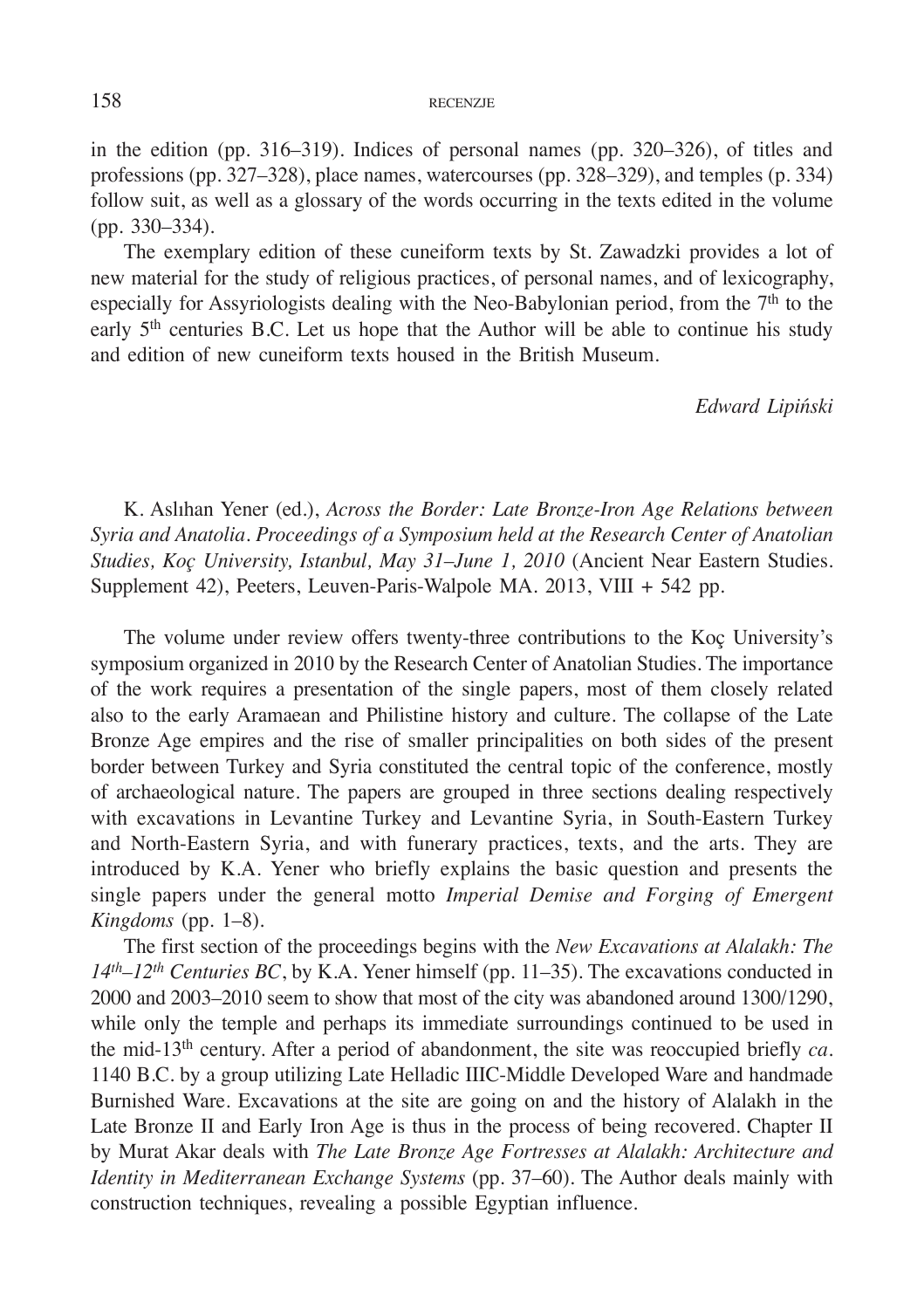*Tayinat in the Early Iron Age* is the subject of Timothy P. Harrison's paper (pp. 61–87). The ongoing archaeological research by the Canadian team points to the foundation of a new settlement at Tayinat in the Early Iron Age. The site is located some 700 m. northwest of Alalakh, its Bronze Age sister settlement. The preliminary results of the excavations, combined with the epigraphic Luwian records of the Storm-god's temple at Aleppo and other Hieroglyphic Luwian inscriptions, allow inferring the existence of an Early Iron Age kingdom of considerable size, extending east as far as Aleppo, west to the bay of Iskenderun, and south as far as middle Orontes valley, downstream of Hama. The name of the kingdom appears to be *WaDAsatini* or *PaDAsatini*, comparable, according to T.P. Harrison, to the Egyptian appellation *Peleset* of the Philistines.

Some linguistic observations are required here to avoid a chain of possible erroneous inductions. Hieroglyphic Luwian does not distinguish voiced and voiceless consonants. The sign PA can thus stand also for *ba*, which is probably the correct reading, as indicated by the variant spelling WA. The alternation of the initial *b/pa* and *wa* reflects a hesitation in rendering a spirantized *b*. Such a pronunciation of *b* is well attested in ancient Greek: A. Meillet, J. Vendryes, *Traité de grammaire comparée des langues classiques*, 3rd ed., Paris 1960, p. 64, §88. Concerning the signs DA, the recent reevaluation of  $d/a<sub>5</sub>$  (Laroche 172) as *lá/i* and that of *d/ta*4 (Laroche 319) as *la/i*, both used in the name of the kingdom in question, confirms, as a matter of fact, the well-known Anatolian alternation *d/l* or *t/l*, attested by a growing number of cases. As example, one can compare the cuneiform spelling m*Da-di-ba-ni* with the Hieroglyphic Luwian *La-tá-pa-nu* (Laroche 175-29-334-395) of the seal legend impressed on the same tablet from Emar: H. Gonnet, *Les légendes des empreintes hiéroglyphiques anatoliennes*, in D. Arnaud, *Textes syriens de l'âge du Bronze Récent*, Sabadell-Barcelona 1991, p. 202, No. 31. If one thus reads the concerned name of the land *B/Pa-d/lí-sà-ti-ni* or *Wa-d/li-sà-ti-ni*, one easily discovers a (πέδον) βαδιστόν, a "passable (ground)" or "terra firma" in opposition to the sea and the Amuq swamps. To appreciate this interpretation at its just value one must also remember that the actual transcription of Hieroglyphic Luwian does not distinguish a particular set of signs with the vowel *o* and that the signs are syllabic, not alphabetic. Therefore, the interpretation of -*sà-ti-ni* as στόν creates no problem. The later Assyrian name KUR *Pat-ti-nu* or KUR *Pa-ti-na* of the same area confirms this interpretation, since this country name records πέδον, albeit transcribed from Hieroglyphic Luwian. The assumed Βαδιστόν has nothing in common with Egyptian *P-r-š-t*, Hebrew *Plšt*, and Assyrian *Palastu* or *Pilišta*, contrary to M. Liverani's mention of the "kingdom of Taita, the Philistine", in the volume under review (p. 360). T.P. Harrison rightly noticed that Egyptian *P-r-š-t* is written with the determinative of foreign country. This spelling is quite understandable, since the Philistines belonged to peoples invading Djahi also by land, having set up a camp in Amurru, as reported in the Medinet Habu inscriptions. In any case, they were no nomads or half‑nomads, indicated by the determinative of people, like "Israel" on the Merneptah stele, or by the determinative of man, like the "Shasu".

T.P. Harrison also refers to C. Steitler's recent suggestion that Taita, king of the assumed Βαδιστόν, bears the same name as Toi, king of Hamath according to II Samuel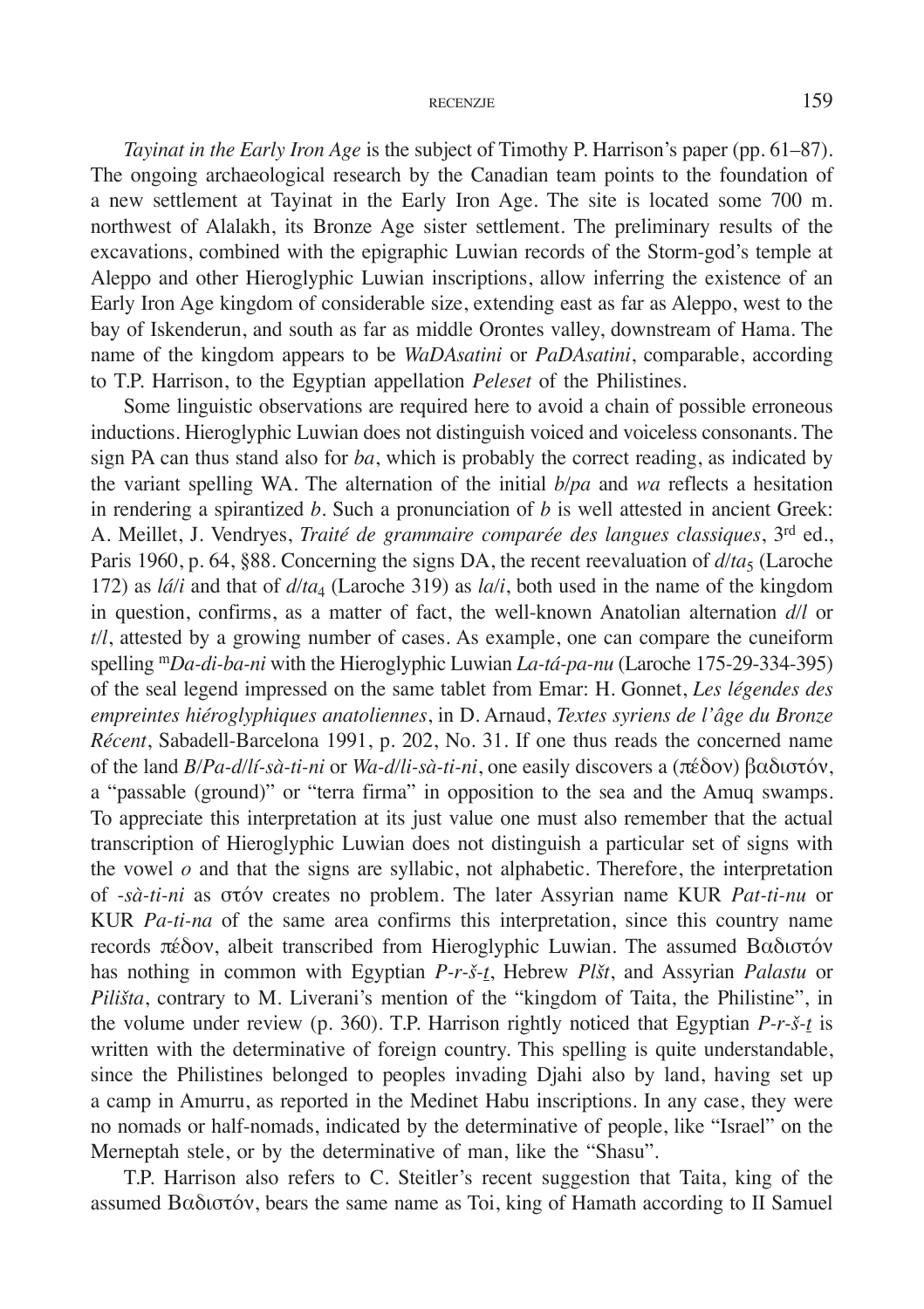8:9–10 and I Chronicles 18:9–10 (p. 63). C. Steitler even identifies the biblical Toi with *Tá-i-tá*-: *The Biblical King Toi of Hamath and the Late Hittite State 'P/Walas(a) tin'*, "Biblische Notizen" 146 (2010), pp. 81–99. One should first record that the name of the biblical Toi is spelled *T'y* or *T'w*, the latter spelling being followed also in the Septuagint which transcribes the name Θοου, but also Θωα. Now, there is no Luwian sign corresponding to '*ayin* in the name of *Tá-i-tá*- and the latter's second *t* has no counterpart in Hebrew. Such damaging comparisons should therefore be avoided. The names of Toi and of his son Joram, Ιεδδουραν, Ιδουραμ or Hadoram could rather be regarded as misinterpretations and be related to "the land of Tahayata" and "the land of Hamayara", mentioned in the Luwian inscription HAMA 7. This possibility was already considered almost ten years ago by E. Lipiński, *On the Skirts of Canaan in the Iron Age*, Leuven 2006, p. 212. As for *Tá-i-tá*-, his name seems to be identical with Greek Τīτώ, "dawn". This is an ancient Greek noun, as stated by P. Chantraine, *La formation des noms en grec ancien*, Paris 1933, p. 115, and A. Meillet, J. Vendryes, *op. cit*., pp. 397–398, §595. It is attested as personal name on Samos: P.M. Fraser, E. Matthews, *A Lexicon of Greek Personal Names* I, Oxford 1987, p. 447b. Such a *nomen omen* is suitable for the ruler of a country.

The excavations of Tayinat show an amalgam of Aegean, Luwian, and Bronze Age West Syrian cultural traditions. Late Helladic IIIC pottery is predominant, being largely of local manufacture, but it is gradually replaced by the Red Slipped Burnished Ware. There are besides various local wares, described by T.P. Harrison, who also deals with loom weights, spindle whorls, and metal artifacts. The findings of Iron Age II, including Neo-Assyrian cuneiform documents, are presented in another article by T.P. Harrison and J.F. Osborne, *Building XVI and the Neo-Assyrian Sacred Precinct at Tell Tayinat*, "Journal of Cuneiform Studies" 64 (2012), pp. 125–143.

Chapter 4 by Marina Pucci presents *Chatal Höyük in the Amuq: Material Culture and Architecture during the Passage from the Late Bronze Age to the Early Iron Age* (pp. 89–112). The paper is based on the study of the Chatal Höyük materials in the Museum of the Chicago Oriental Institute, collected during the 1930–1938 surveys and excavations. They mainly concern the Phases M and N of the site, revealing Anatolian and Mycenaean influences. The beginning of Phase N can be identified with the sudden and massive appearance of local imitations of Late Helladic IIIC Middle pottery. The transition from Phase M to N was smooth and can be dated in the second half of the 12th century B.C. Mycenaean imports become then extremely rare. All this suggests the arrival of immigrants who settled down, mixing with the indigenous population and subsequently creating a new local tradition.

*The Crisis of Qatna at the beginning of the Late Bronze Age II and the Iron Age II Settlement Revival: A Regional Trajectory towards the Collapse of the Late Bronze Age Palace System in the Northern Levant*, thus the title of the paper by Daniel Morandi Bonacossi (pp. 113–146), director of the Archaeological Mission of Udine University to Mishrife/Qatna. The archaeological evidence presented by the Author indicates that the Early Iron Age marks a break in the occupation of the Mishrife site, which is settled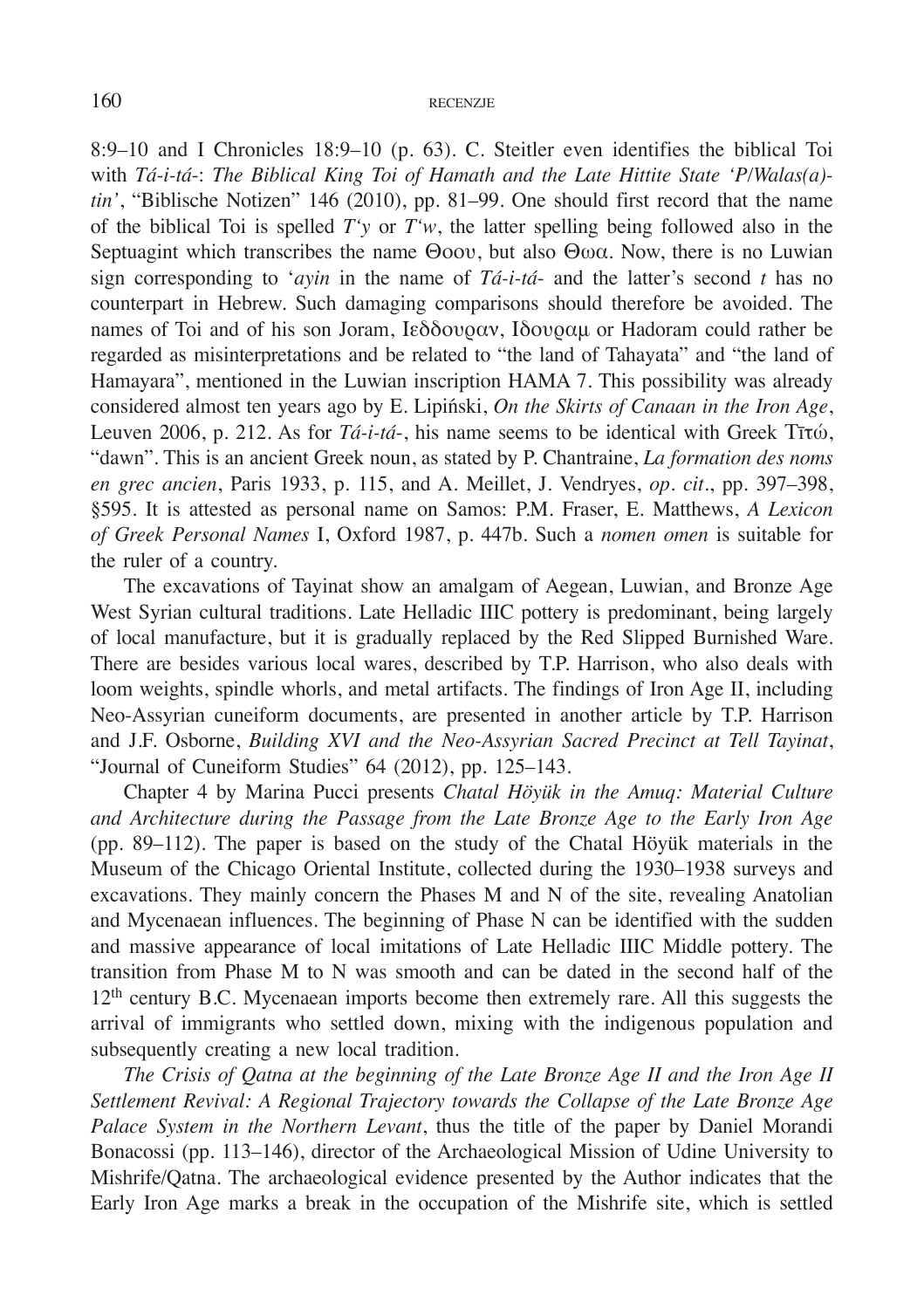again at the end of Iron Age I or at the beginning of Iron Age II in a radically changed political, socio-economic, and cultural context.

Tell 'Acharneh, an important site of the Orontes valley, is believed to hide the ruins of the ancient city of Tunip. It is the subject of the following paper by Michel Fortin and Lisa Cooper: *Shedding New Light on the Elusive Late Bronze and Early Iron Ages at Tell 'Acharneh (Syria)* (pp. 147–171). The Canadian team excavating the ancient mound found substantial remains of the Late Bronze Age and of the Early Iron Age during the 2009 and 2010 campaigns. This is undoubtedly a significant discovery, for no remains of these periods have been uncovered previously at the site, although written sources refer then to Tunip as to an important city. The paper describes the historical context and presents the archaeological evidence of the campaigns 1998–2004 before giving the first assessment of the discoveries of the campaigns 2009–2010 on the main mound of Tell 'Acharneh.

The less known site of Sabuniye in the Orontes delta, about 6 km. inland from the Mediterranean coast, is presented by Hatice Pamir: *Sabuniye: A Late Bronze-Iron Age Port-Settlement on the Northeastern Mediterranean Coast* (pp. 173–194). The site provided significant amounts of imported ceramics, especially Cypriot, but also local adaptations of Mycenaean models. The findings are important for a reinterpretation of the Al-Mina excavations of the years 1936–1949 by Sir Leonard Woolley. Chapter 8 deals with ancient Tarsus. Serdar Yaçin thus proposes *A Re-evaluation of the Late Bronze to Early Iron Age Transitional Period: Stratigraphic Sequence and Plain Ware of Tarsus-Gözlükule* (pp. 195–211). The analysis of the pottery, especially of jar and bowl forms, reveals a combination of Hittite traditions with emerging foreign elements, especially Cypriot and Aegean. This situation witnesses the arrival of a new population from the Aegean, which settled in Cilicia. Another Cilician site is examined by Ekin Kozal: *Exploring Sirkeli Höyük in the Late Bronze Age and Its Interregional Connections* (pp. 213–225). A selection of Late Bronze Age pottery and artifacts is presented to show the interregional relations of this large site, where renewed excavations are taking place since 2006. Fabrizio Venturui deals then with *The Transition from the Late Bronze Age to the Early Iron Age at Tell Afis, Syria (Phases VII–III)* (pp. 227–259). He describes the main characteristics of the architecture and the pottery, showing the same trends as in Cilicia and in the Amuq.

In the first chapter of the second section, Peter V. Bartl and Dominik Bonatz look *Across Assyria's Northern Frontier: Tell Fekheriye at the End of the Late Bronze Age* (pp. 263–292). They present the results of the renewed excavations at Tell Fekheriye, progressing since 2006 at the western slope of the mound. The ongoing research yielded important remains from the Mittanni and Middle Assyrian periods, including many seal impressions on clay sealings and cuneiform tablets from different occupation phases. The importance of the site in the Middle Assyrian period and the remains of the Mittanni settlement with some sort of administrative function prior to the arrival of the Assyrians suggest to identify Tell Fekheriye with Waššukkanni, one of the Mittanni capitals. According to the Authors, this "strong possibility" (p. 268) must still be confirmed by archaeological evidence. In fact, G. Wilhelm, *The Hurrians*, Warminster 1989, p. 27,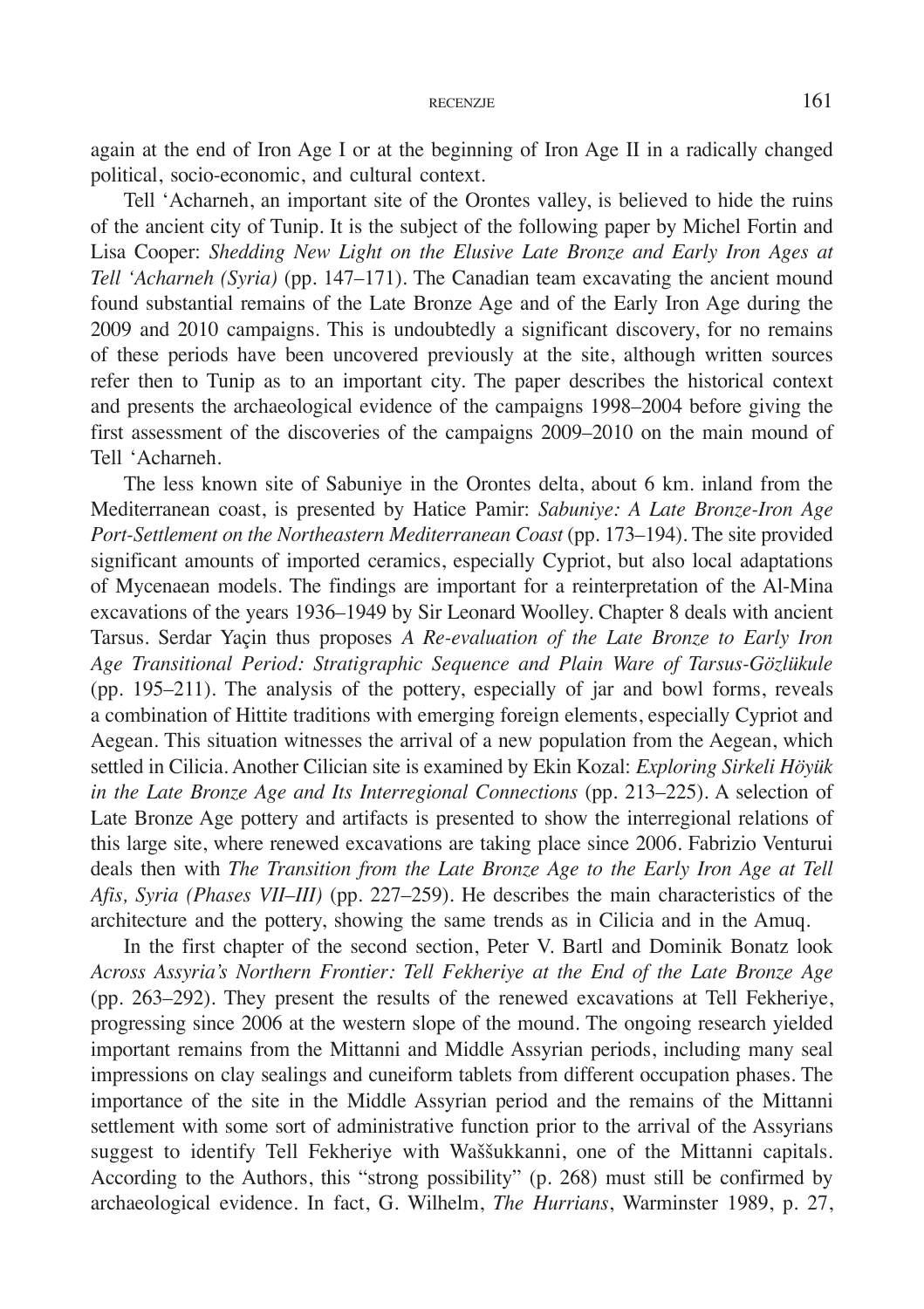had suggested some site to the north or northwest of Tell Fekheriye. However, the toponymic evidence favours an identification of this site with Waššukkanni. Twenty years ago, the reviewer relied on this criterion in order to reject this identification, because the old Semitic name of the site was Sikkān, attested on an Ur-III tablet as well as in Neo-Assyrian documents (*Studies in Aramaic Inscriptions and Onomastics* II, Leuven 1994, pp. 20–21; *The Aramaeans*, Leuven 2000, p. 120). He did not notice then that the place name was preserved through the whole Mittannian period, because it was not only used by indigenous population, but was even contained in the very name (*Waš*) *šukkanni* of the Mittannian chancellery. It is hard to find a Hurrian explanation for this toponym, but an Indo-European word might be hidden behind *waš*, namely \**ṷesā*, "gold", attested in Tocharian A as *wäs*. (L. Isebaert, *De indo-iraanse bestanddelen in de tocharische woordenschat*, Leuven 1980, p. 251, §242). The Indo-Arian names of the Mittannian rulers and gods (*RlA* VIII, Berlin 1993–97, pp. 292–293) favour such an interpretation, which would give the city the prestigious name "Golden Sikkān". City names beginning with "gold" are attested in Slavic languages: Zlatoust (Russia), Zlatopol (Ukraine), Złotoryja (Poland).

The paper of P.V. Bartl and D. Bonatz, presents the epigraphic and archaeological evidence of the Middle Assyrian presence at the site before examining the transition from the Late Bronze Age to the Early Iron Age. The evidence comes here from the area of House I and House II on the western terrace of the mound. Their abandonment was followed by a scattered occupation with workshops and a burial ground. In the Authors' opinion, the declining settlement size can possibly be explained by a population shift to the neighbouring Tell Halaf, where an Aramaean kingdom was established after the early Iron Age, in the 10<sup>th</sup> century B.C. However, Tell Fekheriye remained a religiously important centre with the cult of the Weather-god of the Habur. The early history of Tell Halaf is then presented by Mirko Novák, *Between the Mušku and the Aramaeans: The Early History of Guzana / Tell Halaf* (pp. 293–309). He deals with the results of the renewed Syro-German excavations, started in 2006, the main goal of which was the reconstruction of the history of the site during the Iron Age. The findings show that the first inhabitants of Tell Halaf were immigrants from the southeast of the collapsed Hittite empire. They were settled by the Assyrians in the early 11<sup>th</sup> century near Tell Fekheriye. The Aramaeans, who gained control over the region in the 10<sup>th</sup> century, moved the administrative centre of the region from Tell Fekheriye to Tell Halaf.

In the next chapter, Geoffrey D. Summers deals with *Some Implications of Revised C14 and Dendrochronological Dating for the 'Late Bronze Levels' at Tille Höyük on the Euphrates* (pp. 311–328). The site was excavated between 1979 and 1990, before Tille Höyük was submerged by the waters of the Atatürk Dam. The new dates, provided by dendrochronology combined with AMC C14 dating techniques, are by 50/60 years lower than the old dates. This implies important changes in the historical reconstruction of the events of the Middle Euphrates region. Timothy Matney then presents *The Late Bronze Age to Early Iron Age Transition: A Perspective from the Upper Tigris River* (pp. 329–347). The paper thus deals with the area to the north of the Ṭūr 'Abdīn, called by the Author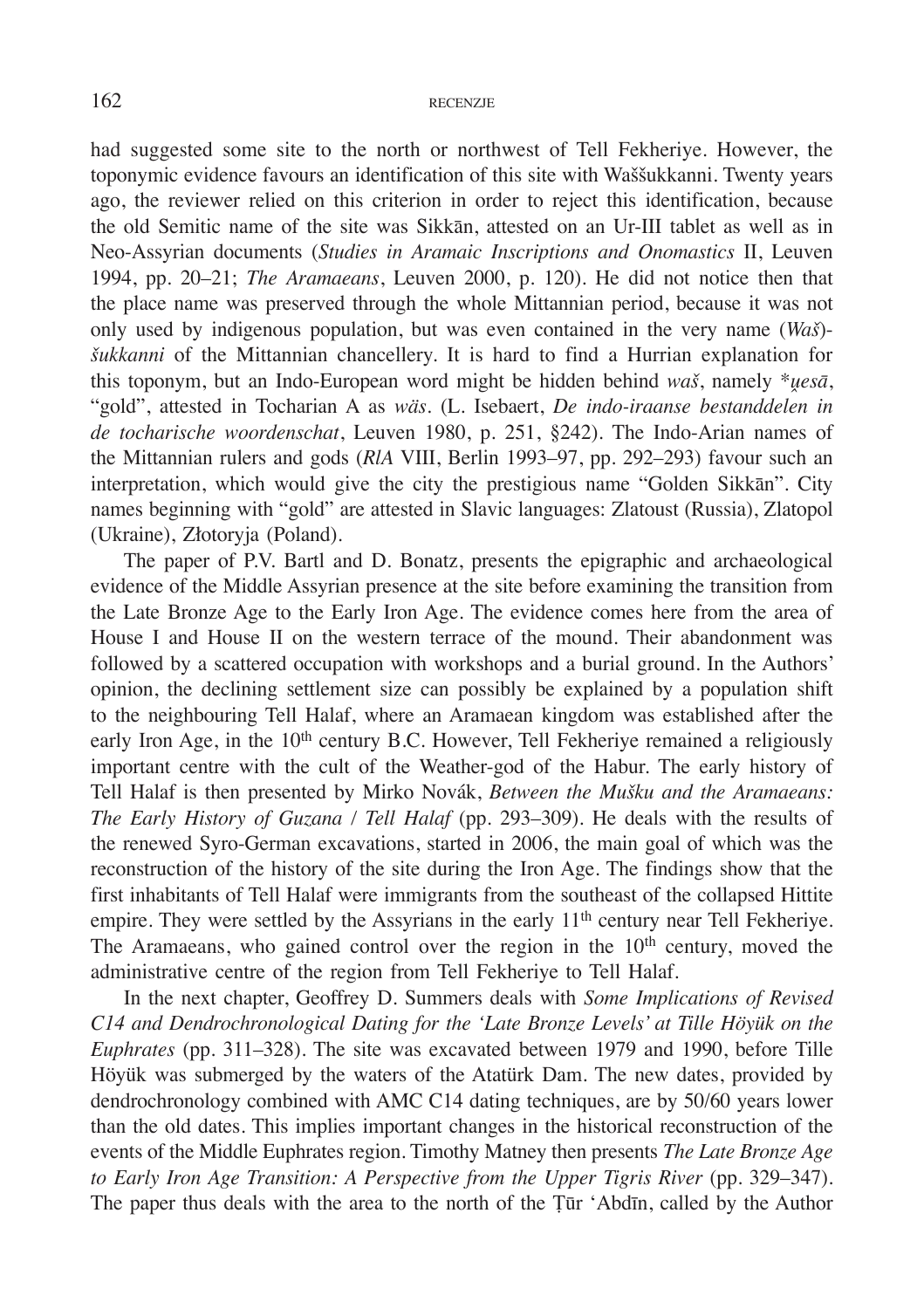"Bismil-Batman-Corridor". During the Early Iron Age, this region was most likely home to a significant Aramaean population. The model of this society, labelled "Upper Tigridian", is that of pastoral nomads, who came to places abandoned by the Assyrians along the river, but did not build permanent villages, although they planted, harvested, and even stored crops in silos dug in the mounds of Middle Assyrian settlements.

Marcella Frangipane and Mario Liverani deal then with *Neo-Hittite Melid: Continuity or Discontinuity?* (pp. 349–371). The paper concerns Arslantepe, located near the village of Orduzu, 7 km. northeast of modern Malatya, which inherited the name of Melid, the ancient site of which was precisely Arslantepe. The results of the survey and of the excavations conducted in 2003–2010 are thus presented with the assumption, based on a small excavated area, that the main crisis of the city was not contemporary with the collapse of the Hittite empire *ca*. 1180 B.C., when the "Imperial Gate" of Melid was destroyed by a huge fire. It happened only *ca*. 1070 B.C. Some new building activity started again around 900 B.C. and the site attained high level architectural standards by 830 B.C. The main collapse is attributed to the spread of Aramaean tribes *ca*. 1070–1050 B.C. The next chapter by Federico Manuelli also refers to Arslantepe: *Pottery as an Indicator of Changing Interregional Relations in the Upper Euphrates Valley: The Case of the Late Bronze-Iron Age Assemblages from Arslantepe/Malatya* (pp. 373–391). The influence of the Hittite material culture is evident in layers of Period IV dated by the Author to the  $14<sup>th</sup>-13<sup>th</sup>$  centuries B.C. (p. 382), while levels of Period III are dated between the later  $11<sup>th</sup>$  and the 9<sup>th</sup> century B.C. This dating involves an absence of the  $12<sup>th</sup>-11<sup>th</sup>$  centuries, while Tiglath-pileser I (1114–1076 B.C.), returning in his  $4<sup>th</sup>$  year from a campaign to the Black Sea, received the submission of Melid. Later in Tiglath-pileser's reign, Allumari of Melid paid homage to the Assyrian king. The chronological frame is thus puzzling, the more so because the main crisis of the city would have happened *ca*. 1070 B.C. according to M. Liverani (p. 359). In short, the situation is not clear. A larger area should perhaps be excavated or the dating revised.

Chapter 17 by Gül Pulhan and Stuart R. Blaylock presents the *New Excavations at the Late Bronze Age and Iron Age Site of Gre Amer on the Garzan River, Batman Province* (pp. 393–419). The paper mainly concerns the pottery collected during the 2009 season of excavations, although architectural remains have been uncovered as well. A continuity of pottery traditions appear thorough the levels of the second and first millennia B.C.

The third section of the proceedings begins with Aline Tenu's study of *Funerary Practices and Society at the Late Bronze-Iron Age Transistion: a View from Tell Shiukh Fawqâni and Tell an-Nasriyah (Syria)* (pp. 423–448). The Author deals with two cremation graveyards discovered in 1997 and 2008 at Tell Shiukh Fawqâni (Syria) in the Euphrates valley, some 20 km. north of Tell Ahmar, and at Tell an-Nasriyah (Syria), on the eastern bank of the Orontes, downstream of Hama. Respectively, about 150 and 50 graves have so far been recognized there. The Author presents the results of her careful examination of the funerary spaces and of the cinerary urns. Valuable information is provided about the internal organization of the necropolis, the composition of the tombs, the choice of grave goods, and the deceased themselves. These data allow the Author to reconstitute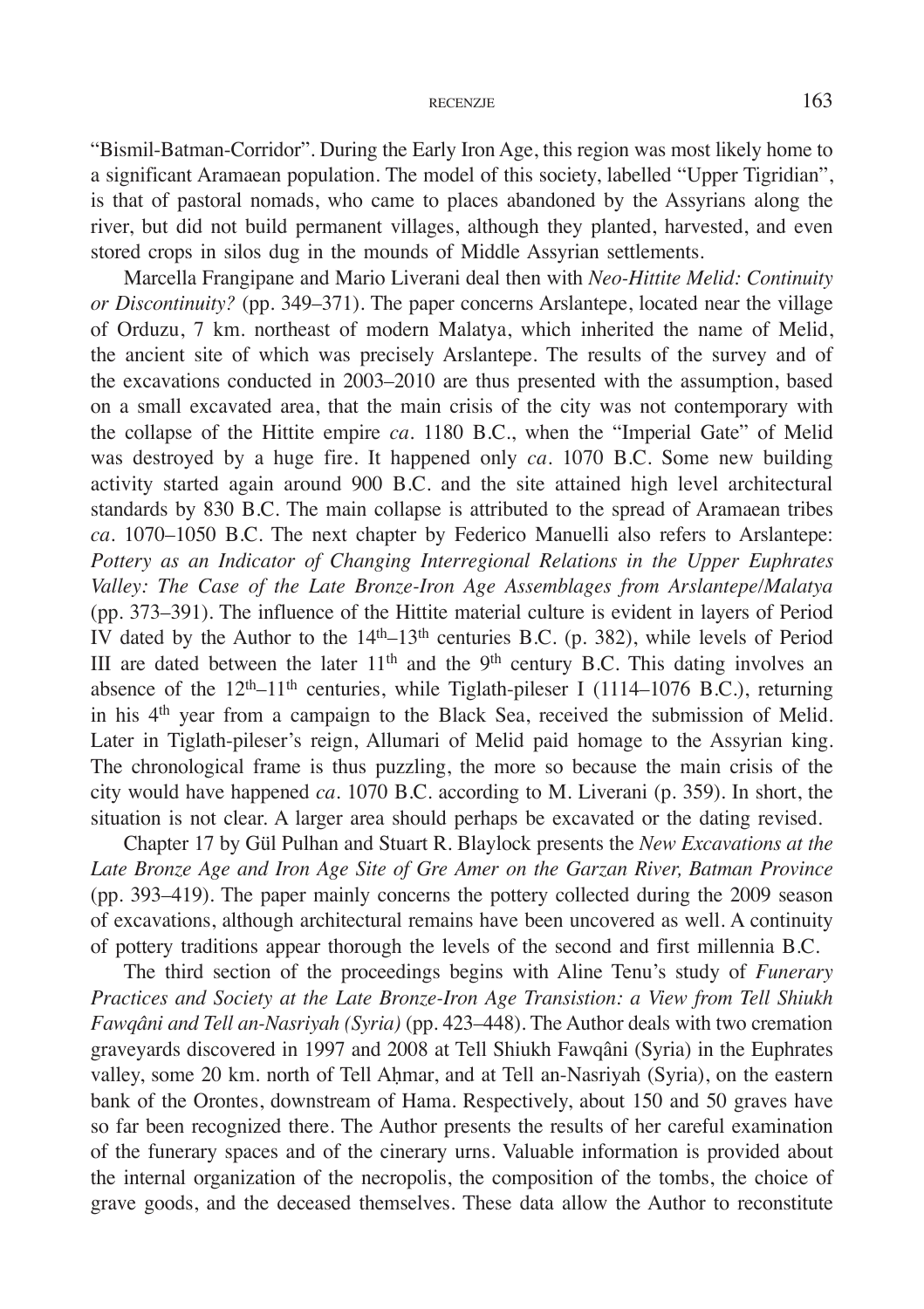the funerary practices from the pyre to the burying of the cremation jars. It appears that these societies were taking care of their dead members collectively and that death concerned the entire group. Archaeological material and radiocarbon dates indicate that both cemeteries go back to the end of the Late Bronze Age and continued to be used until the  $8<sup>th</sup>$  century B.C. One should recall here to mind that cremation was no genuine Semitic practice.

Annie Caubet deals thereafter with *Working Ivory in Syria and Anatolia during the Late Bronze-Iron Age* (pp. 449–463). One of the changes observed between the end of the Late Bronze Age and the revival of the Iron Age is the disappearance of the hippopotamus ivory, although hippopotamus survived in the Levant during the Iron Age. Instead, the elephant ivory was further worked, even on a very large scale. A careless use of the tusks is appearing then, while debitage and carving techniques remain on the whole unchanged. *Arts and Cross-Cultural Communication in the Early 1<sup>st</sup> Millennium: The Syro-Anatolian Contact*, thus the title of Stefania Mazzoni's paper (pp. 465–492). The Author distinguishes two stages in the early Syro-Hittite art. The first stage  $(12<sup>th</sup>-10<sup>th</sup>)$ centuries B.C.) is characterized by monumental stone sculptures integrated in architecture, the second one (9<sup>th</sup>–8<sup>th</sup> centuries B.C.) shows an increased diffusion of minor arts. Among the examples illustrating this artistic production is the relief with the Phoenician inscription of Kulamuwa, as the name should be vocalized (p. 492, Fig. 12). J. David Hawkins then presents *The Luwian Inscriptions from the Temple of the Storm God of Aleppo* (pp. 493–500). A more detailed study is provided by J.D. Hawkins, *The Inscriptions of the Aleppo Temple*, "Anatolian Studies" 61 (2011), pp. 35–54. The Author wonders whether the designation of Taita's kingdom as "Palistin/Walistin" can be related to the Philistines. The reviewer's negative opinion is explained above in the presentation of T.P. Harrison's paper: the country name should probably be understood as  $(\pi \&\delta \text{ov})$  Βαδιστόν, "Terra firma".

*Qadesh, Sea Peoples, and Anatolian-Levantine Interactions* is the title of Karl Strobel's paper (pp. 501–538). The presence of Anatolian troops at Qadesh shows that the Hittite vassal states still fulfilled their military obligations in 1274 B.C., although Ramesses II had to fight against the Sherdana on sea already in 1278 B.C. The "Sea Peoples" fought by Merneptah in 1208 B.C. are then presented, but the Shagalasha (*Š-k-r-š*) are confused with the Sikalayu of a letter from the king of Hatti to the prefect of Ugarit (p. 511). Somewhat outdated is the presentation of the evidence from the reign of Ramesses III. The Author does not refer to the Louvre Papyrus N 3136, a literary composition based on historical records from the time of Merneptah and Ramesses III, already discussed in this context more than ten years ago by A. Spalinger and C. Manassa (cf. E. Lipiński, *On the Skirts of Canaan*, p. 45). K. Strobel still writes about the Tjekker (*Ṯ-k-r*), decisively identified with the Sicals by G.A. Lehmann, *Die* šikalaju – *Ein neues Zeugnis zu den "Seevölker" Heerfahrten im späten 13. Jh. v. Chr. (RS 34.129)*, "Ugarit-Forschungen" 11 (1979), pp. 481–494. However, this has no direct bearing on the events in 1278 B.C., discussed by K. Strobel. The last chapter by Hasan Peker consists in the publication of *An Amulet with the Names of Ramesses II from the Roman Baths at Ankara* (pp. 539–542).